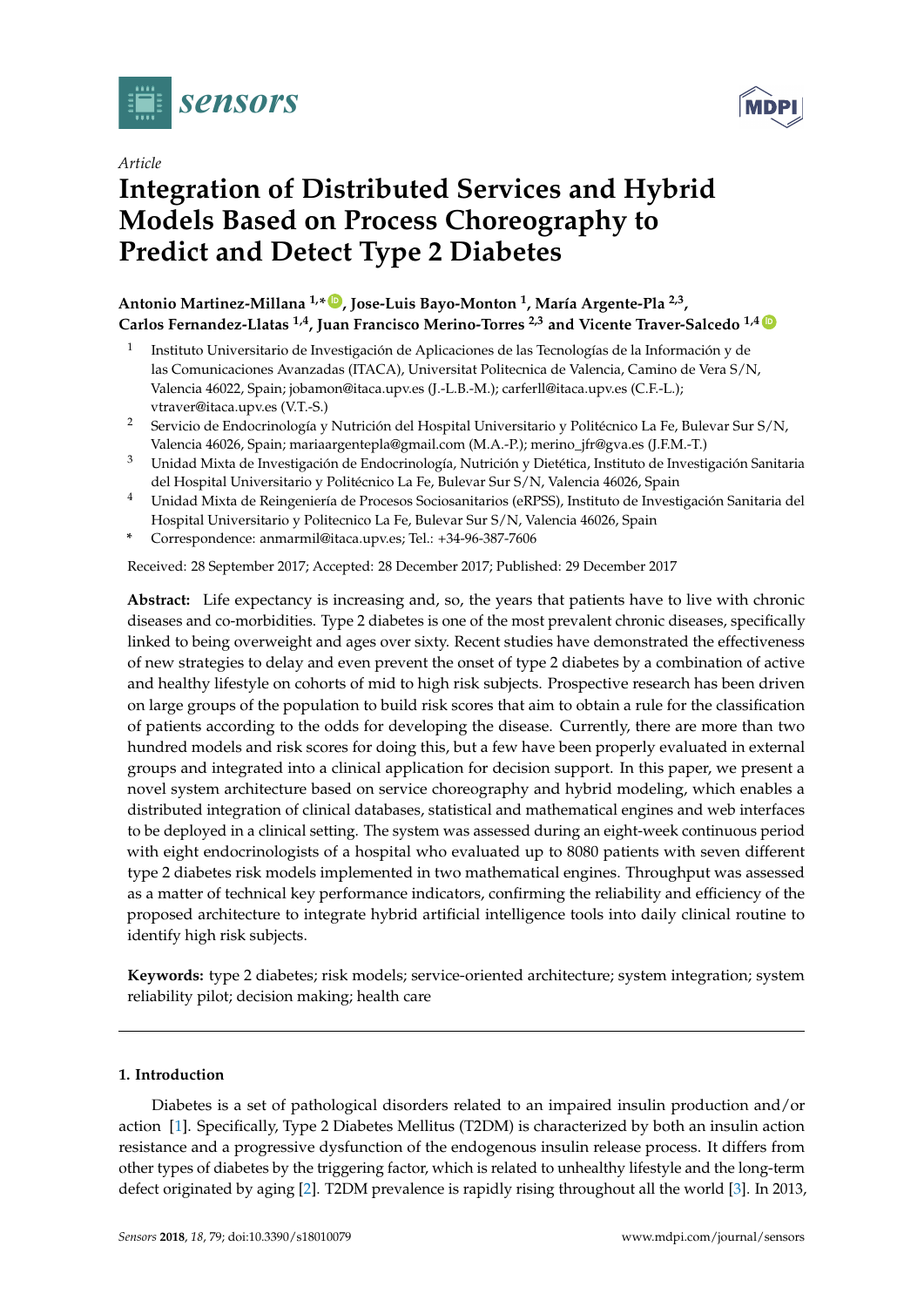there were 382 million people with T2DM, and there are estimates of the proportion of undiagnosed diabetes accounting for 30% of the population [\[4\]](#page-23-3).

The diagnostic test to confirm T2DM is based on the comparison of laboratory tests and specific ranges [\[5\]](#page-23-4). Even though the fasting glucose and the HbA1C are used to identify subjects at high risk of acquiring T2DM, the gold standard test is the Oral Glucose Tolerance test at 2 h (2h-OGTT). In this test, the subject intakes a 75-g dose of glucose diluted in 3 dL of water (concentration <25 g/dL) through the oral way in less than 5 min. Prior to the test, the subject has to achieve a basal metabolic performance by a specific food prescription, glucose-related drugs abstention and fasting for 8 h.

Clinical researchers and epidemiologists are striving to produce classification algorithms and predictive models to understand why individuals develop this type of diabetes [\[6,](#page-23-5)[7\]](#page-23-6). The benefits of the early detection of pre-diabetic stages are extensively confirmed by the literature [\[8\]](#page-23-7). In this context, the use of modeling techniques has become popular with a wide range of research-based tools to detect individuals with a high risk of developing T2DM [\[9\]](#page-23-8). Although in the European countries, screening questionnaires continue to be extensively used to collect source data, there is a continuously growing set of electronic health records in both secondary and primary care, which could be used to develop and validate predictive algorithms [\[10\]](#page-23-9).

A T2DM risk score has to accurately estimate the risk of a subject to develop T2DM [\[11\]](#page-23-10). This scoring can be either based on a numerical discrimination, which assigns an individual a numeric value, or on a qualitative risk prediction, on the basis of high, mid and low probability of developing T2DM in the future. Discrimination and prediction algorithms are statistical models that combine information from several sources of clinical and lifestyle data. Common types of models include logistic regression models, Bayesian networks, support vector machines, Cox proportional hazards models and classification trees [\[12\]](#page-23-11), and each type of model produces an individual risk based on the individual data. However, various factors can lead a risk score to perform poorly when applied to other individuals, and even to other populations [\[9\]](#page-23-8). It may happen that a model prediction is not reproducible because of deficiencies in the baseline data (missing values, erroneous data) or modeling methods used in the study in which the model is derived, mostly due to over-fitting, differences between patient characteristics, measurement methods, health care systems particularities or data quality [\[13\]](#page-23-12).

Risk score validation requires a full specification of the existing model (that is, both the input variables and their weights) to predict the outcome. Such specification should also include the development strategy (training and validation), and if applicable, the comparison of the model predictions and the real patient outcomes (discrimination analysis). Few predictive models are used in clinical practice, most probably because of a lack of external validation [\[14](#page-23-13)[,15\]](#page-23-14). Moreover, the majority of the models published in the literature require the collection of data that are not available in the healthcare system, as they are obtained under the execution of a clinical trial [\[9,](#page-23-8)[12\]](#page-23-11).

A risk score should be clinically credible, accurate (well calibrated with good discriminative ability), have generality (be externally validated) and, ideally, be shown to be clinically effective; that is, provide useful additional information to professionals that improves decision making and thus patient outcome [\[15\]](#page-23-14). It is crucial to quantify the performance and importance of a predictive model on a new series of patients before applying the model in daily practice to guide patient care [\[16\]](#page-23-15). There are several criteria for assessing the selection of a decision support tool, but it should include the widely-known indicators of effectiveness (sensitivity and predictive value), the predictive power and application to all risk categories [\[17\]](#page-23-16). Moreover, its accessibility to the clinical staff, the possibility for time-line evaluations (provide a baseline to evaluate the intervention over time or costs), the ease of use and positioning to support wider considerations should also be considered.

The combination of different modeling techniques may be a solution towards under-performing risk scores [\[18\]](#page-24-0). Hybrid modeling consists of mixing different modeling approaches over a high-dimensional set of data to maximize the discrimination likelihood [\[19\]](#page-24-1), which is extensively used for research purposes and to produce T2DM risk scores [\[20](#page-24-2)[,21\]](#page-24-3). However, the real implementation of such mixed models remains challenging in clinical settings, as many confluent factors related to the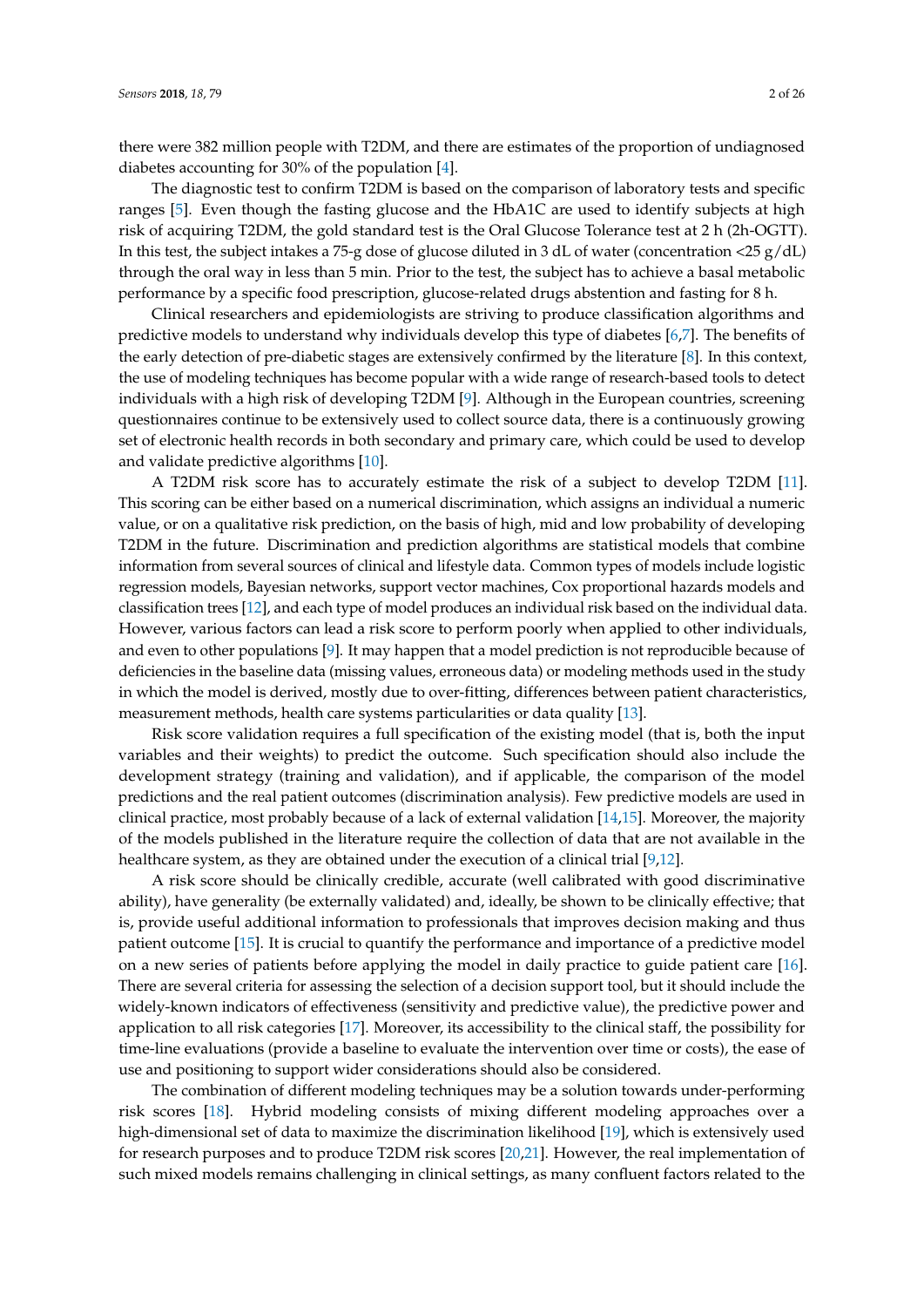technological framework, access to mathematical engines and data quality hinder their application to identify high risk patients in a reliable way.

To this end, we propose a distributed heterogeneous architectures as a solution to meet the needs reported above. The specification of a model is usually approached by mathematicians and bio-statisticians; afterwards, the model is wrapped into software pieces by designers and computer engineers and finally used by clinicians in a web or desktop application. The interaction of these stakeholders during the design, development and release of the decision support tool for the pre-diabetic screening is a process that has to be coordinated and well documented. In this paper, a novel architecture to overcome the main limitations of the validation of discrimination and prediction models is presented. Our principal aim is to provide a platform capable of translating clinical research on T2DM risk scores to a real setting and to promote evidence-based medicine. Our approach is to use a common data repository structure integrating several real data sources from the Hospital Information System (HIS) and to build upon a system in which independent components can be executed according to a predefined workflow and be used by endocrinologists.

This work describes in detail a working release of a decision support system comprised of a distributed architecture, with an associated ontology, mathematical modeling algorithms and the protocols for clinical information exchange. The system was tested in a clinical pilot to assess the feasibility, reliability and effectiveness of integrating risk scores in clinical facilities by monitoring technical indicators.

Our results confirm that the approach is adequate to integrate complex modeling techniques for clinical case revision on daily basis. Security and privacy issues are granted with the use of a distributed data warehouse. The scalability and reliability of the model execution over large datasets is also granted by distributing technologies.

The manuscript is structured as follows. First, a background of the techniques for data modeling on T2DM risk scores, the data infrastructure needs and the business context are presented. Afterwards, the architectural specification and the description of the implementation are presented, also showing the results of the three-month clinical trial. The manuscript concludes by reviewing the achieved results and providing guidelines for future work.

# **2. Materials and Methods**

The main purpose of this research is to provide a technological structure in which the clinical research can be straightforwardly applied to patients and then make decisions based on medical evidence.

Our approach is to define, implement and assess a distributed architecture capable of integrating hybrid modeling to discriminate patients at high risk of developing T2DM. Sackett defines the practice of evidence-based medicine as a life-long, self-directed learning process in which caring for patients creates the need for clinically-relevant information about diagnosis, prognosis and therapy [\[22\]](#page-24-4). Such a paradigm has to: (1) convert data into answerable questions; (2) track down the best evidence to answer them; (3) critically appraise that evidence for its validity (closeness to the truth) and usefulness (clinical applicability); (4) integrate this appraisal with our clinical expertise and apply it in practice; and (5) evaluate its performance. Embracing this definition, we first had to define the business context, with a proper identification of the stakeholders and their environment.

# *2.1. Business Context Definition*

The business context of the system to support the execution of T2DM risk models in clinical settings is based on the stakeholders and the offered services (functionalities).

Stakeholders are the abstract roles who use the system from different perspectives and for different purposes (viewpoints). Considered stakeholders and their own viewpoints are:

• End users: non-technical end users such as health care professionals, health care managers, patients and citizens; health professionals, including managers and policy makers and medical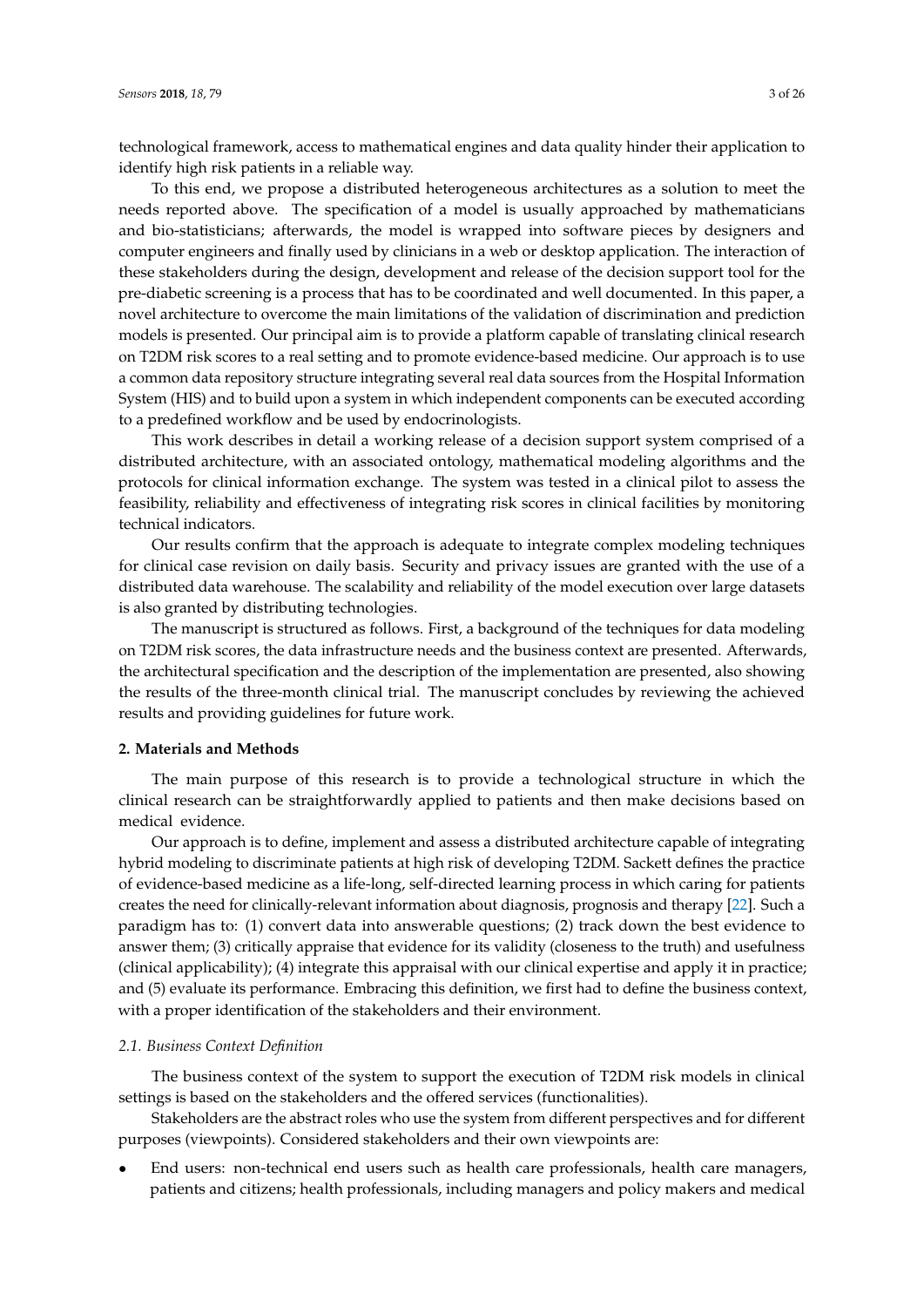researchers who are concerned with public health affairs. Good development environments and friendly interfaces will lead to better quality software and will attract professionals to use the tools. Efficient communication among service providers would result in services that better meet end user requirements.

- Service providers are concerned about the commercial exploitation of the system. They need to maintain an effective communication with their end users and a fluent interaction with the runtime environment to explore potential integrations.
- Researchers are mainly concerned with good development environments, a knowledgeable community of developers and access to resources for implementing software and algorithms. The system should support researchers as a major stakeholder and allow them to participate in the system improvement (together with service providers and end users). Two main domains of research are found within this viewpoint: data mining research and software research. The first type is focused on the development of new algorithms and models to perform stratification and variable association analysis. The second type aims to improve the software quality of the services, interfaces and database management.

These requirements can by turned into functionalities and classified under modules, which are the entities that provide services and operate within the system. These modules may offer services to be consumed among themselves or directly by stakeholders:

- The Data Storage module is in charge of providing a warehouse for all the data within the system. From a conceptual point of view, the data model is unique for all of the system, containing Electronic Health Records (EHRs) and other kinds of data (logistic and administrative).
- The Model Host module is the core of the system. It is in charge of managing the client requests (user interactions), running the risk scores and querying the data warehouses. It gathers into an application server the tools (models) that will run the algorithms over data from EHRs and provides the services for managing them from the client side. The Model Host module will also contain components to provide horizontal services including security features, tracking and system management.
- The Plug-in module is the part of the system that hosts the user interfaces. These user interfaces are web pages formatted for the intended use for each type of user and scenario. The integration with existing disease management systems is articulated wrapping the interfaces within plug-ins, tailored for each integration case.

The list of stakeholders above is highly generalized; however, it provides a good division of the roles and services that build up the system architecture. Figure [1](#page-4-0) maps each stakeholder category to each of the conceptual models of the proposed architecture. In our approach, only the end users have a relationship with the three modules (plugin, data storage, model host), whereas researchers and service providers are only related to the model host and the data storage. Moreover, this figure shows that the plugin module is dependent on the characteristics of the model host and the data storage; however, these two latter components are independent (have no arrows between them).

After having identified relevant stakeholders, we had to look into and understand their expectations, i.e., the expected benefits the system would provide them, and define the reference quality metrics to satisfy their expectations.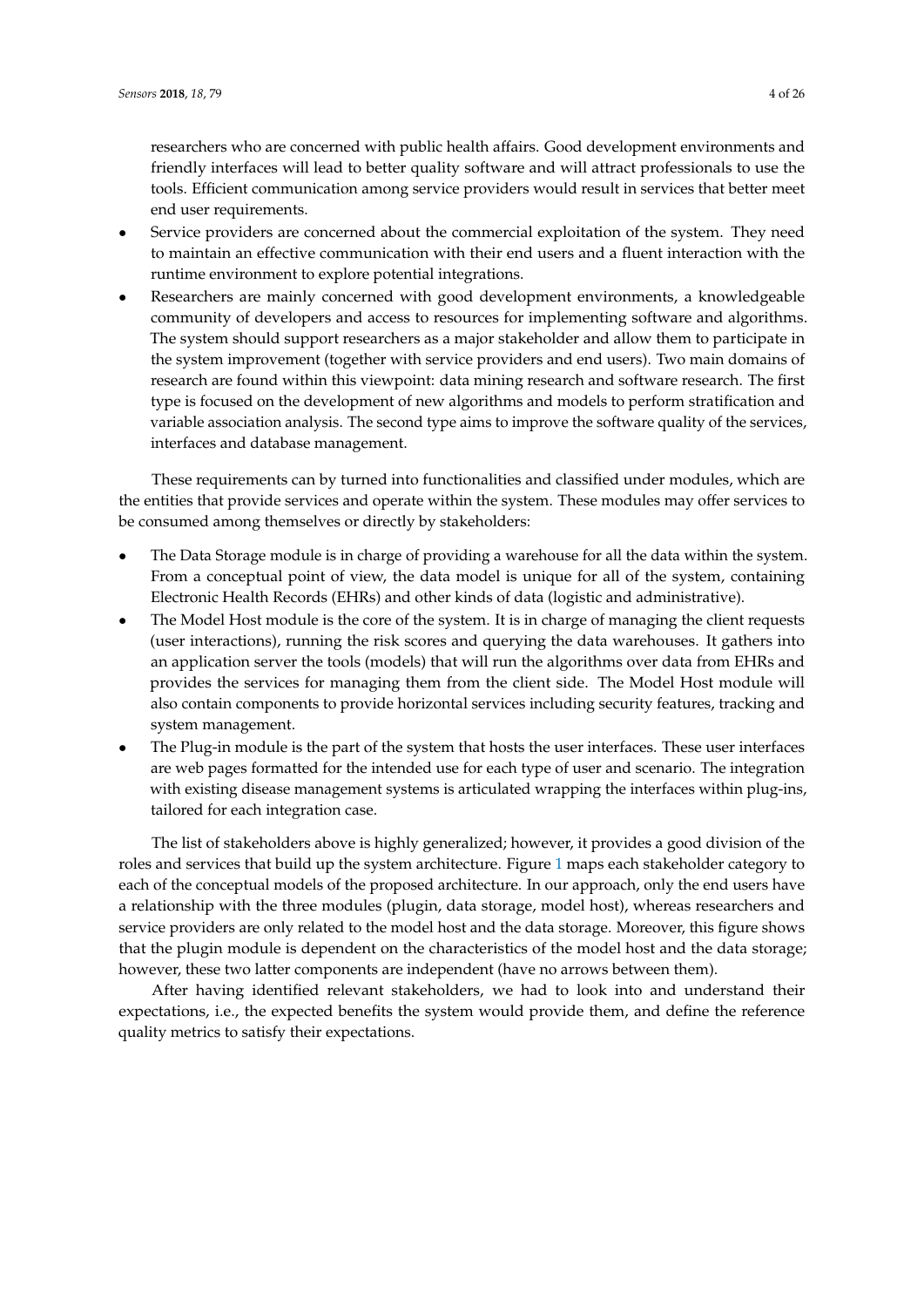<span id="page-4-0"></span>

**Figure 1.** Business context showing the relationships among services and stakeholders.

# *2.2. Quality Metrics*

The defined business context should provide a mapping among use cases that evidence stakeholders' expectations in terms of reference services. The ISO/IEEE 1471 methodology has been used to perform the mapping between the system architecture and the stakeholders' expectations. The requirements represented by the study scenarios (and their technical specifications) provide a set of measurable constraints on the architecture to measure its conformance. Emerging from the stakeholders' perspectives and the scenarios, three categories have been defined:

- **Category 1**: a system for running algorithms on demand with a specific running environment regardless of patient health records or additional data than a set of defined parameters.
- **Category 2**: a system for running algorithms on demand with a specific running environment, which needs patient health records and additional data form a huge amount of variable parameters.
- **Category 3**: a system for running algorithms on demand at the client side with a specific running environment, which needs raw and pre-processed data.

Extracted from these three categories can be identified a set of common pathways. Based on ISO/IEEE 1471 [\[23\]](#page-24-5), a second level of abstraction is needed to draw the common concepts or processes within these tools. Moreover, ISO 18308 describes the reference methodology for describing a software architecture and also for identifying the requirements for a successful electronic health record system integration [\[24\]](#page-24-6). These two standards were used to define the reference success criteria indicators, depicted in Table [1.](#page-5-0)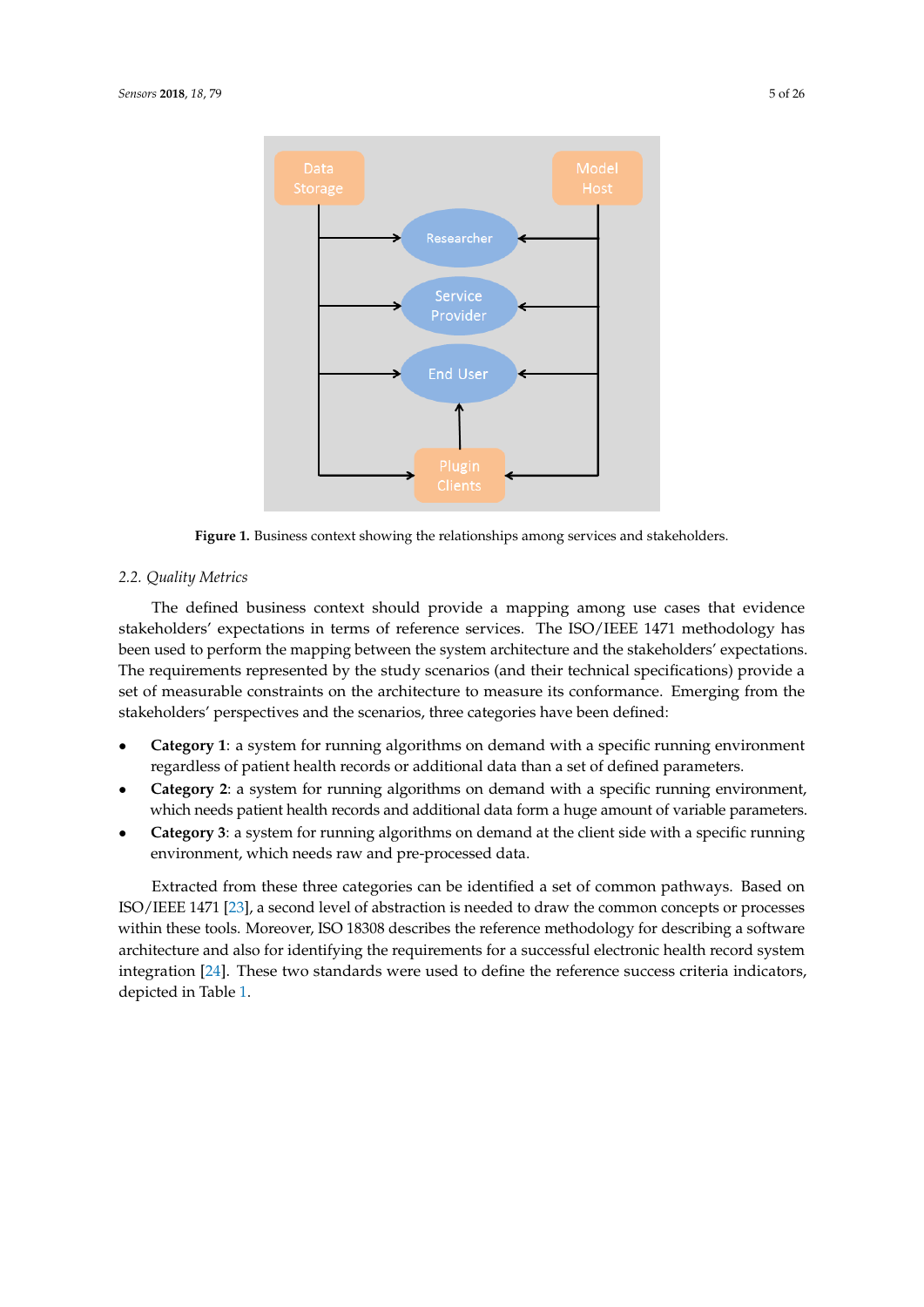<span id="page-5-0"></span>

| <b>RSCID</b>  | <b>RSC Description</b>                                                                                                     |
|---------------|----------------------------------------------------------------------------------------------------------------------------|
| RSC#1         | Supporting rich human computer interaction                                                                                 |
| RSC#2         | Supporting intelligent hardware abstraction                                                                                |
| RSC#3         | Enabling system-driven interaction                                                                                         |
| RSC#4         | Supporting continuity of care                                                                                              |
| RSC#5         | Supporting end user security and privacy                                                                                   |
| RSC#6         | Supporting the update, set up and management of system components                                                          |
| RSC#7         | Supporting remote/local operation                                                                                          |
| RSC#8         | Supporting data granted access to perform CRUD (Create, Replace, Update, Delete) operations                                |
| RSC#9         | Interface existing information systems                                                                                     |
| <b>RSC#10</b> | Supporting service providers to offer system services                                                                      |
| RSC#11        | Allowing users to find system tools                                                                                        |
| <b>RSC#12</b> | Supporting exploitation of different business models                                                                       |
| RSC#13        | Capturing and utilizing user feedback                                                                                      |
| RSC#14        | Supporting rapid development of new models                                                                                 |
| <b>RSC#15</b> | Model-based development of services through<br>integrated model transformation tools                                       |
| <b>RSC#16</b> | Supporting on-line elicitation of requirements and the collection<br>of runtime feedback from users of risk score services |
| <b>RSC#17</b> | Supporting advanced search, reuse and sharing<br>of service components and resources                                       |
| RSC#18        | Supporting customization of system services                                                                                |

**Table 1.** System reference success criteria.

#### *2.3. Business Environment Definition*

The business environment is defined by mapping the business context into real deployable components. UML is a markup language that allows one to perform this mapping by defining the structural aspects of the components. System modules for the Data Storage, Model Host and Plug- in of Figure [1](#page-4-0) are mapped into high-level components that will implement the services (low-level definition). Users of the system (researchers and end users) will define the characteristics of the components, and this definition will be used for the description of the services in the system architecture. It is important to highlight that although there are services rendered by the system modules, in further applications (concrete architectures), each service could be provided by a separate business entity, deployed and operated independently, with the only requirement being compliant with the inter-operable service protocol.

Major information concepts that are used to qualify the provided services are described by means of UML descriptors (Figure [2\)](#page-6-0). These concepts are mainly related to the offered services and how the architecture handles and processes those services in general, helping to contextualize their use.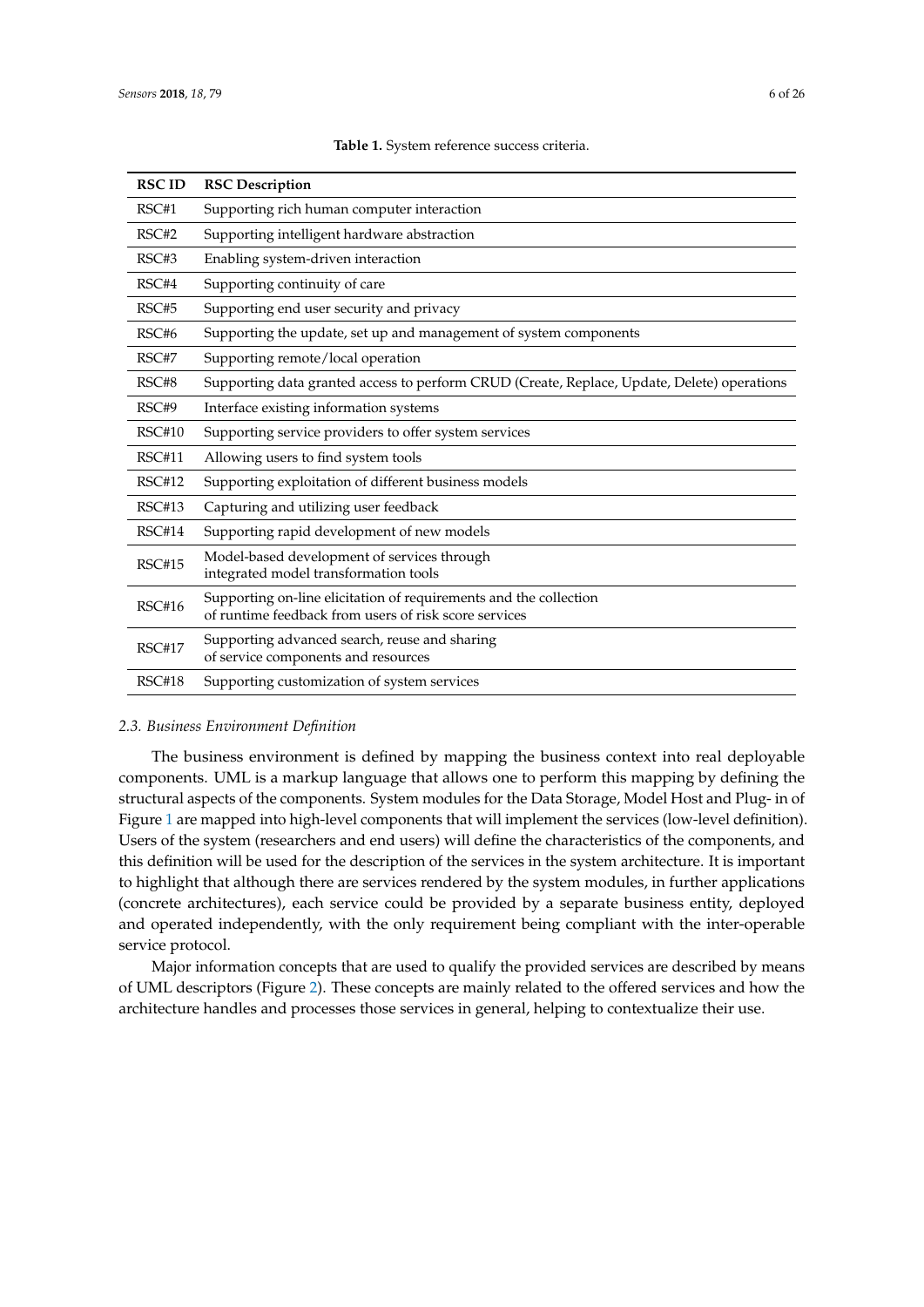<span id="page-6-0"></span>

**Figure 2.** UML component and service descriptors.

The information regarding each service is stored in the platform in the form of a service description using the Web Service Description Language (WSDL). As proposed by [\[25\]](#page-24-7), this description contains references to the implementation of the service on an XML basis. In the system architecture, a service is constituted by one or many components that belong to a specific system module. A service might also be constituted by other services (a composed service), and in this case, the service description will have a reference to the other services' descriptions.

#### *2.4. Service Collaboration Pattern*

<span id="page-6-1"></span>In the following section, we will look into the details of each of the three system modules and their components. The goal is to identify the high-level reference services that are provided at two different levels, as shown in Table [2.](#page-6-1)

| <b>Types of Services</b> | Description                                                                                                                                                                                           |
|--------------------------|-------------------------------------------------------------------------------------------------------------------------------------------------------------------------------------------------------|
| Module-to-Module (B2B)   | Services that are provided by one system module<br>to other module(s) of a different type (e.g., a web<br>service provider from the models requires data from<br>a remote database service provider). |
| Module-to-Client (B2C)   | Services that are provided by a module to client<br>stakeholders (e.g., a web service provider provides<br>remote execution of a model).                                                              |

**Table 2.** Types of service collaboration patterns among system components.

The system architecture has been designed as a Service-Oriented Architecture (SOA) [\[26\]](#page-24-8), in which the different components from different modules access the whole functionality of the system that may be located in different physical allocations (one or several servers) through a set of web services. These components interact with each other over the Internet in a modality prescribed by its description using SOAP messages, conveyed using HTTPS with an XML serialization in conjunction with other web-related standards.

Services are listed depending on their nature and purposes; for this reason, they have been gathered in several different components, which pertain to each of the three modules.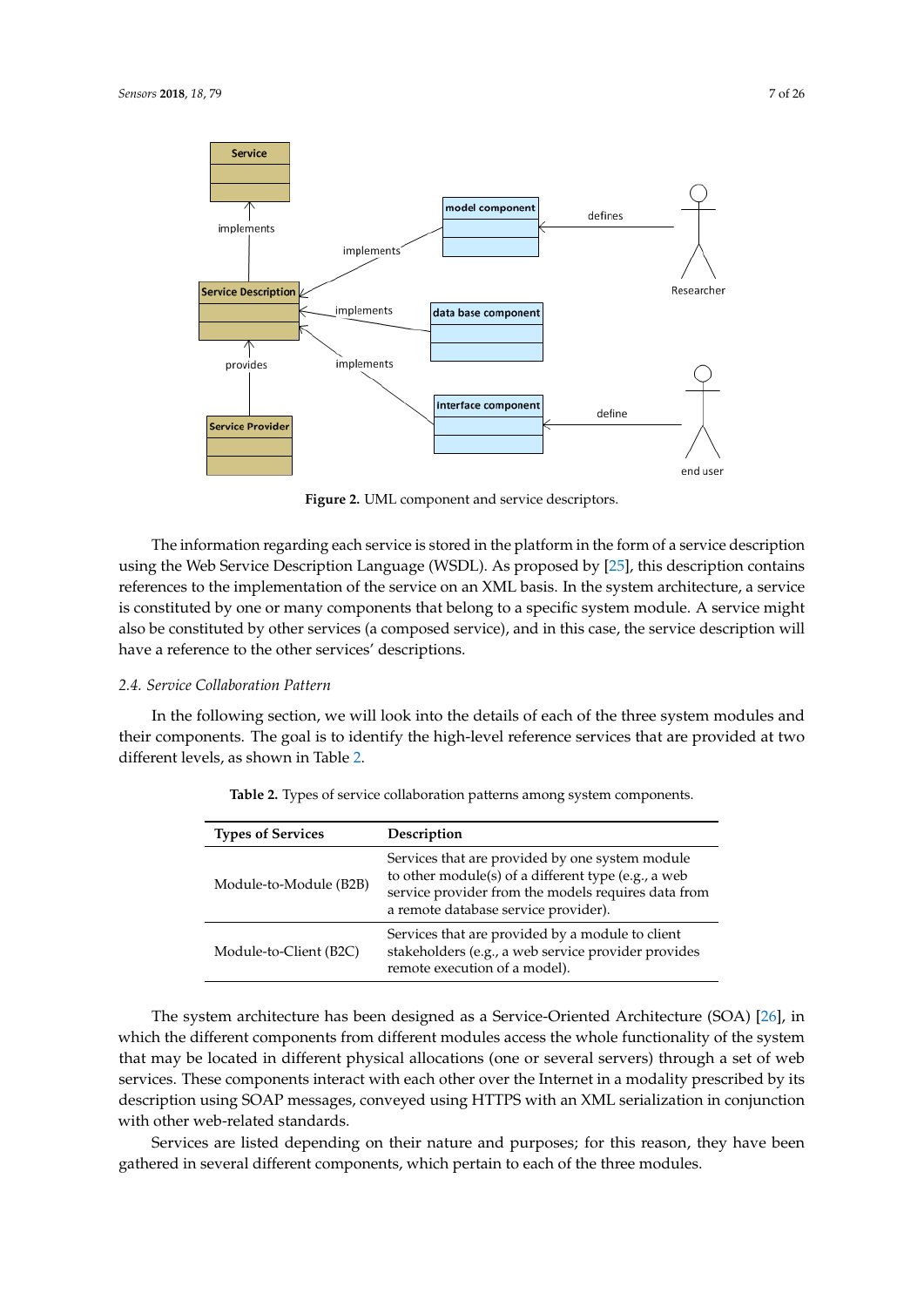# *2.5. Data Warehouse Infrastructure*

A data warehouse is composed of one or more databases or subsets of data, also known as data marts, which store heterogeneous data models and structures. This heterogeneity makes it difficult to develop efficient querying functions for data warehouses [\[27](#page-24-9)[,28\]](#page-24-10). Use of knowledge domain descriptors and semantic references, through the definition of an ontology, is key to formalize and map the type of data hosted in a data warehouse [\[29\]](#page-24-11).

Even though classic SQL engines are still hard to beat (Table [3\)](#page-7-0), there are several commercial and non-commercial database engines with top featured options on volume, variety, speed and reliability such as the MongoDB and NoSQL systems. However, regardless of the engine performance, interoperability is a key factor to design a proper Data Warehousing (DW) system.

To this end, Informatics for Integrating Biology and the Bedside (I2B2) is one of seven centers funded by the NIH Roadmap for Biomedical Computing. The mission of I2B2 is to provide clinical investigators with a software infrastructure able to integrate clinical records and research data.

The I2B2 architecture is made up of three layers: a Presentation Layer, a Service Layer and a Data Layer. The user accesses I2B2 at the Presentation Layer, which exposes a User Interface (UI) either through a web client or a local application.

Data are stored in the Data Layer, which contains the I2B2 DW. The only way the UI can access data is through the Service Layer. This layer is a collection of web services, each one denoted as a "cell". The collection of these cells makes up the "I2B2 hive". The main cells in the hive are: the Project Management (PM) cell, the Clinical Research Chart (CRC) cell and the Ontology Management (ONT) cell.

|              | <b>Open Source</b> | <b>Structured</b><br><b>Storage</b> | Unstructured<br><b>Storage</b> | Scalability | Ontologies |
|--------------|--------------------|-------------------------------------|--------------------------------|-------------|------------|
| MongoDB      | YES                | NO.                                 | YES (Json)                     | YES         | NΟ         |
| Hadoop       | YES                | <b>YES</b>                          | <b>YES</b>                     | <b>YES</b>  | NO         |
| OracleDB     | NO                 | <b>YES</b>                          | YES-for Oracle NoSOL           | YES         | NO         |
| <b>MySQL</b> | YES                | <b>YES</b>                          | NO                             | Compromised | NO         |
| SOLServer    | NO.                | <b>YES</b>                          | NO                             | Compromised | NΟ         |
| I2B2         | YES                | <b>YES</b>                          | NΟ                             | Compromised | <b>YES</b> |
| Cassandra    | YES                | NO.                                 | YES                            | YES         | NO         |

<span id="page-7-0"></span>**Table 3.** Comparison of state of the art solutions for data storage and the feature each engine provides for performing queries. Among the compared engines, Informatics for Integrating Biology and the Bedside (I2B2) does not support unstructured storage, but is the one capable of abstracting the concepts into an ontology.

The PM cell accesses a set of data structures in the DW that associate users with passwords, preferences and projects. When a user logs on to the I2B2 web client, the PM cell manages the authentication process. Every time another part of the hive tries to perform an action on behalf of the user, it goes to the project management cell to gather the proper authorizations. Once authenticated, the user (through the web client) performs queries through the CRC cell, also known as the data repository cell. To facilitate the query process for the user, data are mapped to concepts organized in an ontology-like structure, which is managed and accessed by the ONT cell.

The I2B2 data model is based on a "star schema". The star schema has a central "fact" table where each row represents a single fact. In I2B2, a fact is an observation about a patient. Observations about a patient are recorded by a specific observer in a specific time range (defined by start and end dates) and are related to a specific concept, such as a lab test or diagnosis, in the context of an encounter or visit. The concept can be any coded attribute about the patient, such as a code for a disease, a medication or a specific test result. This way of representing concepts is based on prior work known as the Entity-Attribute-Value (EAV) model [\[30\]](#page-24-12). The reason why the I2B2 developers decided to implement this model is that querying data modeled with a star schema represented in an EAV format is efficient [\[31\]](#page-24-13).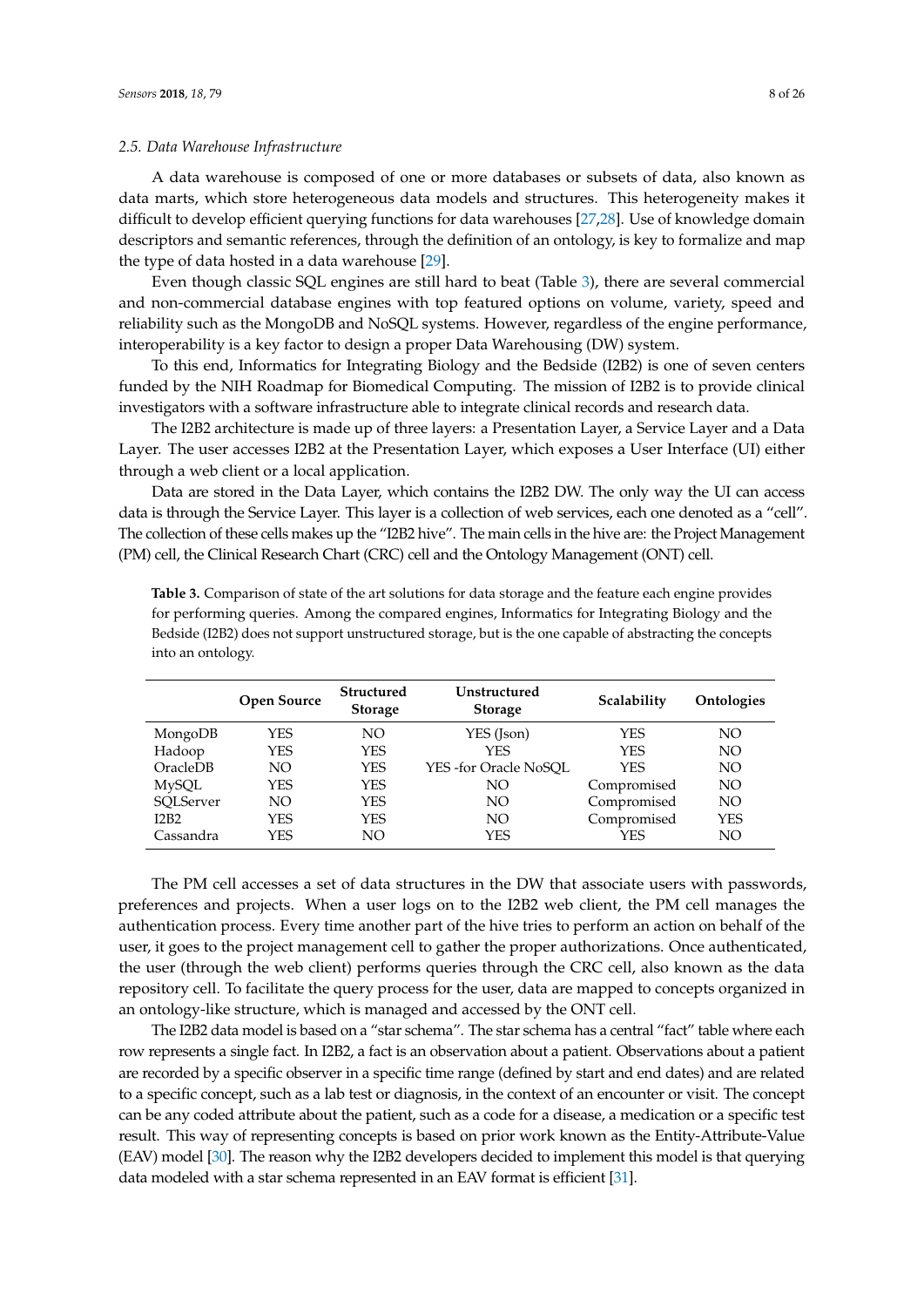# *2.6. T2DM Risk Scores*

State of the art T2DM risk models are based on mathematical models executed on numerical and/or categorical variable (Table [4\)](#page-8-0). Depending on the output, such models can provide the probability *p* of developing or having T2DM (Equations [\(1\)](#page-8-1) and [\(3\)](#page-8-2)) or the hazard rate of developing T2DM over time (Equation [\(2\)](#page-8-3)). The performance of a model discrimination is assessed by the C statistic (also known as area under the curve of the receiver operating characteristics) [\[12\]](#page-23-11).

<span id="page-8-1"></span>
$$
p = \frac{1}{1 + \exp(-( \alpha + \beta_1 X_1 + \beta_2 X_2 + \dots + \beta_m X_m))}
$$
(1)

<span id="page-8-3"></span>
$$
h(t) = h_0(t) \exp(\beta_1 X_1 + \beta_2 X_2 + \dots + \beta_m X_m)
$$
 (2)

<span id="page-8-2"></span>
$$
p = \alpha + \beta_1 X_1 + \beta_2 X_2 + \dots + \beta_m X_m
$$
 (3)

where:

- $\alpha$  is the intercept or prior probability.
- $h_0(t)$  is the intercept baseline hazard rate.
- $\beta_x$  is the regression coefficient, which denotes the relative weight of the corresponding predictor.
- <span id="page-8-0"></span> $X_x$  are the predictors or variables, which can be numerical (continuous) or categorical  $(0, 1, 2...)$ .

**Table 4.** Discrimination performance of state of the art risk scores to be assessed. FG: Fasting Glucose; AHT: Anti-HyperTensivemedication; HDL: High-Density Lipoprotein; FHD: Family History of Diabetes; BMI: Body Mass Index; LL: Lipid-Lowering medication.

| <b>Risk Score Name</b><br>and Validation Study | <b>Mathematical</b><br>Model       | Performance<br>(C statistic) | <b>Predictors</b>                                                                                                 |
|------------------------------------------------|------------------------------------|------------------------------|-------------------------------------------------------------------------------------------------------------------|
| <b>Findrisc</b> [32,33]                        | Weighted Logistic<br>Regression    |                              | Age, AHT medication,<br>FG, BMI, Waist                                                                            |
| ARIC [20,34]                                   | Logistic<br>Regression             | 80%                          | Age, Ethnicity, FG, HDL,<br>Triglyceride, Blood Pressure,<br>FHD, Waist, Height                                   |
| Linear<br>San Antonio [35,36]<br>Regression    |                                    | 84%                          | Age, Gender, Ethnicity, FG,<br>BMI, HDL, Blood Pressure, FHD                                                      |
| Cambridge [21,37]                              | Logistic<br>Regression             | 75%                          | Age, Gender, AHT,<br>Steroids, BMI, FHD,<br>Smoking habit                                                         |
| PREDIMED <sup>[38]</sup>                       | Multivariate Cox<br>Survival Model | 78%                          | AHT, FG, Blood Pressure,<br>FHD, Smoker, Alcohol Intake                                                           |
| Framingham [34,39]                             | Logistic<br>Regression             | 84%                          | Age, Gender, AHT, FG,<br>BMI, HDL, Triglyceride,<br>Blood Pressure, FHD, Waist                                    |
| MOSAIC <sup>[40]</sup>                         | Bayesian<br>Network                | 79%                          | Age, Gender, FG,<br>Smoker, Alcohol, AHT, LL,<br>Physical Activity, Triglyceride,<br>HDL, BMI, Waist, Stroke, FHD |

One interesting model for T2DM detection, which is not based on the aforementioned regressions, is the MOSAIC model  $[40]$ , which is open source and available for research [\(https://github.com/](https://github.com/sambofra/bnstruct) [sambofra/bnstruct](https://github.com/sambofra/bnstruct) (last accessed 15 December 2017)). This model is based on a Bayesian network to impute unknown parameters. The MOSAIC model was built to be applicable in different contexts, and the performances are comparable to the Findrisc score in scenarios where clinical data are not available. This model shows an acceptable predictive value when clinical information is available for cholesterol and fasting glucose [\[41\]](#page-25-1), so it was chosen as the missing data imputation methodology.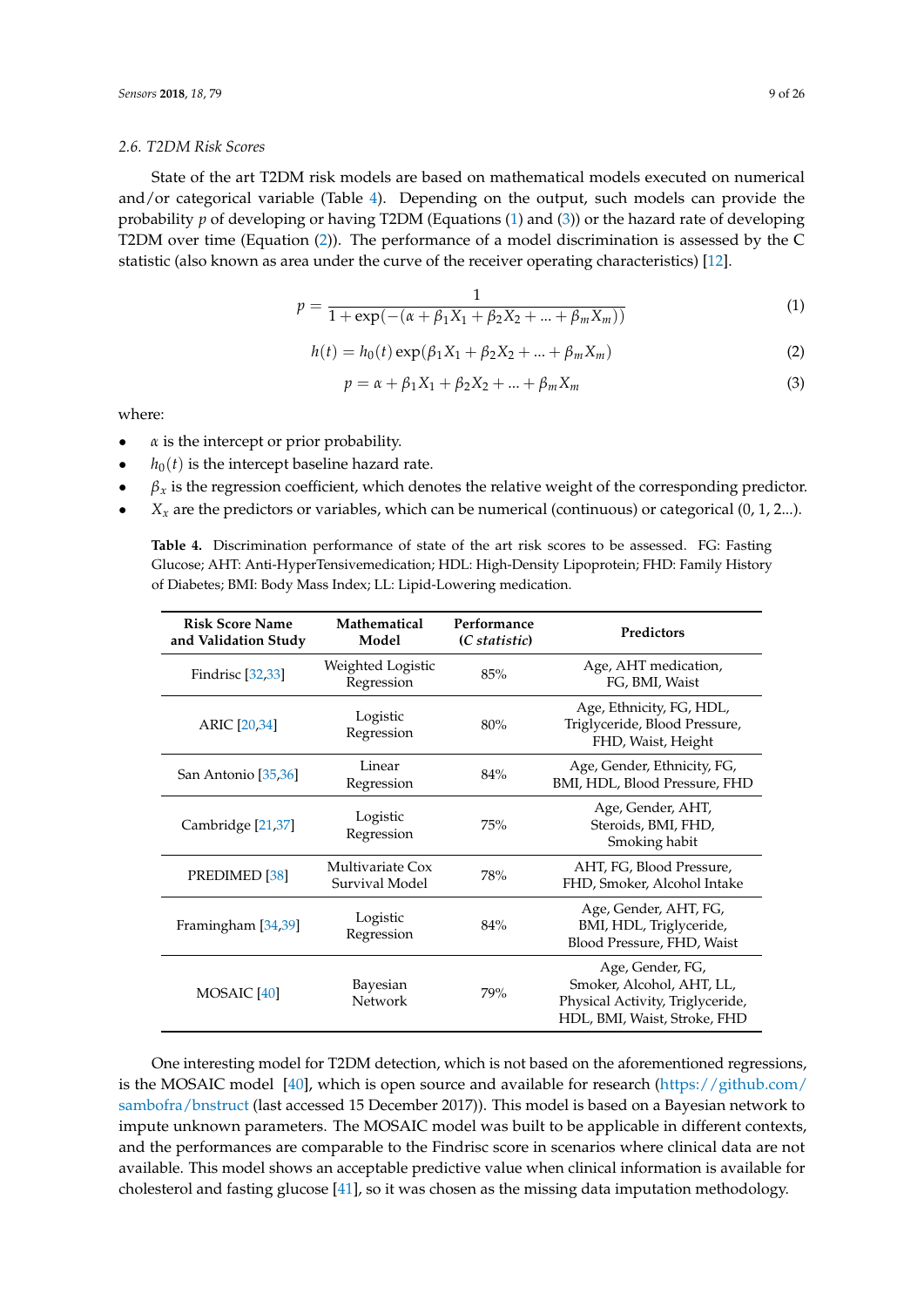# *2.7. Design of the Pilot Study*

The pilot study was based on a single center randomized study investigating the performance of the system and the scalability of the tools having real doctors using the tools. The evaluation consisted of nine consecutive weeks for assessing prediction and detection performance of T2DM risk scores on a real population, based on retrospective Electronic Health Records (EHRs). The biomedical research ethics committee of the Hospital La Fe approved in January 2015 the formal request of data and the study design. No further considerations were given by this committee.

The system was evaluated in the Endocrinology Service of Hospital La Fe during a continuous period of three months involving endocrinologists and the head of service, who used the tool for 2 h per session. Three training sessions were planned with the participants prior to the utilization. Participants who signed the informed consent were blindly randomized and assigned into the evaluation session schedule.The study plan consisted of three stages:

- 1. Training sessions: three group sessions for introducing participants to the tools and learning the actions to visualize data and execute the risk models.
- 2. Evaluation of risk scores and clinical evaluation: evaluation of the tools during sessions of 2 h during eight weeks.
- 3. Data analysis: acquisition of logs, traces and Key Performance Indicators (KPIs) for the technical assessment of the system.

For each model, a scenario for the best and worst case was defined according to the specifications and behavior of the operations. For the prediction model, the best case was the execution for a single patient, and the worst was the execution for the highest available population, which is 8080. In the case of the detection model, it can be executed only for a single patient, so the worst case is when the model did not have any input variable (i.e., it had to estimate the 21 missing parameters and the best case when it had 20 input parameters and only had to estimate one).

The technical throughput of the tool was assessed for the following KPI for the best and worst scenarios:

- Computational load (memory footprint on the server).
- Response delay to service request (s).
- Access time to main DB/cache (ms).
- Time usage span (s).
- Maximum response delay.

In order to confirm the scalability and reliability of the proposed architecture, it is of utmost importance to track the technical features. These two quality dimensions have been defined previously as the availability level and CPU-threshold-exceeded indicators [\[42](#page-25-2)[,43\]](#page-25-3). To test these, we used the thresholds proposed by [\[44\]](#page-25-4), which are CPU <83% and the availability level different from "unreachable".

#### **3. System Architecture Description**

The system architecture is presented using the service-oriented architecture pattern, where services are provided and shared between the components within the three conceptual modules described in the business context. The communication is done using a communication protocol described in this section, which is controlled by a central component: the Choreographer. This section describes in detail the designed architecture. The first part of the description focuses on the type of services in the architecture. The second part describes the modules and the component. The third and final part describes the central component (Choreographer) and the communication protocol (XMGS).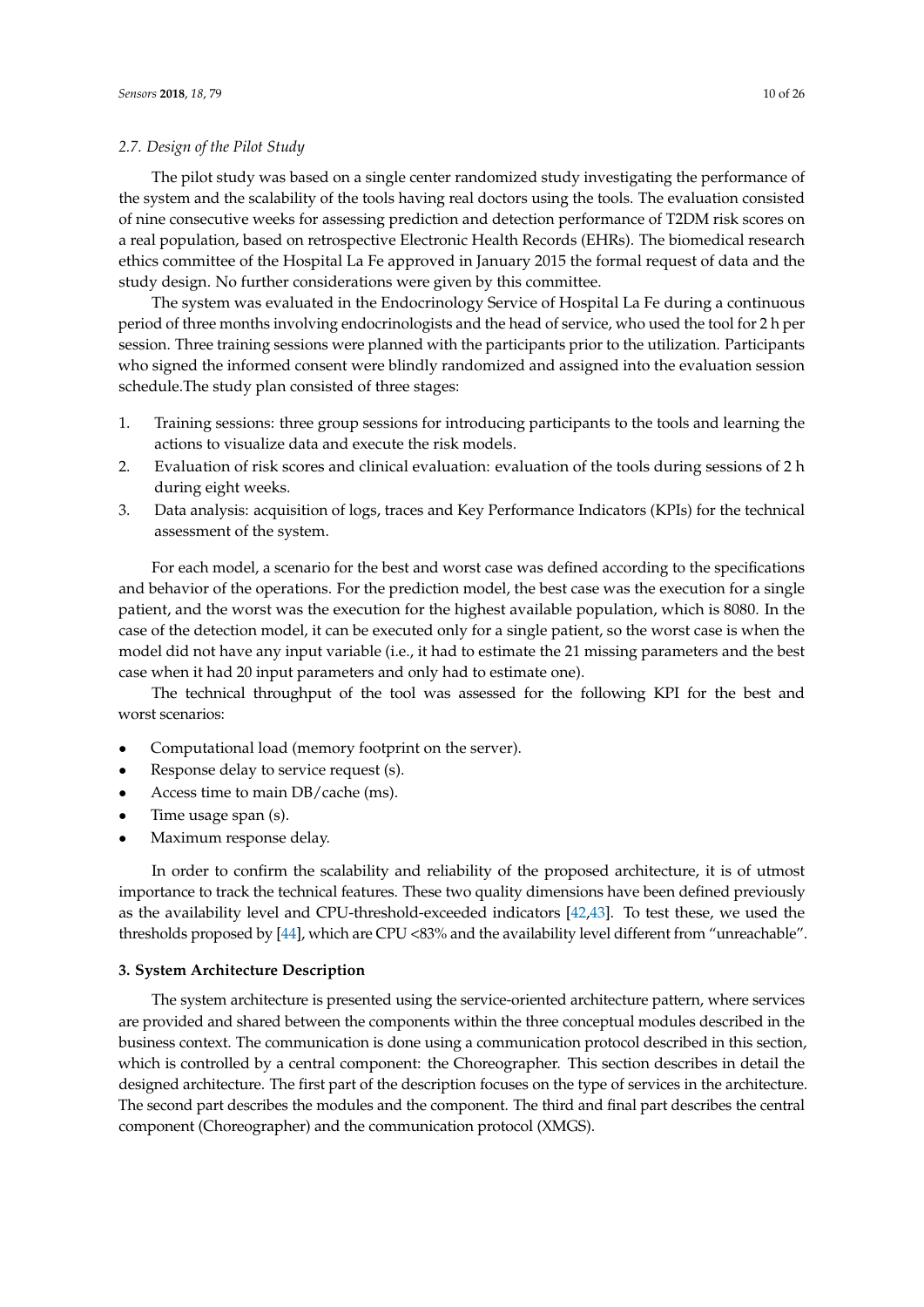#### *3.1. Functional View*

According to IEEE 42010 [\[45\]](#page-25-5), the functional view describes the capabilities, structure, responsibilities and specifications of the system components and how they interact among each other. The functional view categorizes the services into three types: application, interoperability and system services.

Figure [3](#page-10-0) depicts the system architecture and the functional relationships among the modules. The three modules are connected by the Choreographer. The services in the proposed architecture are grouped into three categories: Data Interoperability services, Modeling services and the User Interface services.

Data Interoperability services can be reused by any component within the system and are devoted to extract and store data from the Storage Module (e.g., can perform Extraction-Transform-Load processes that prepare input data for the algorithms or perform queries to display raw data in the interface). The Modeling services are services devoted to the execution of the prediction and detection algorithms. User Interface services cover the logic operations (including functional logic and infrastructure) that are common to multiple scenarios (for instance, showing data in the web interface or chart plotting).

<span id="page-10-0"></span>

**Figure 3.** System architecture functional view.

From left to right in Figure [3,](#page-10-0) the schema shows the data storage module, based on the I2B2 technology, the Model Host module, which stores the hybrid models and the Choreographer, and last, the interface module containing the web applications through which the end users interact.

The Data Storage Module is composed of several single data entities from different sources (data marts): hospitalization, laboratory tests, outpatient services, etc. From a logical point of view, the Data Storage Module is a unique conceptual part, which is structured according to a common ontology presented previously [\[46\]](#page-25-6). This common ontology represents each clinical event happening to the patient at each data mart in the data warehouse, providing it with a start and end time and connecting it to the specific concepts related to a particular event. Once a query is prepared, the common ontology translates these concepts, and the Data Sharing Network (SHRINE) component aggregates the query to be executed on each of the data marts. From a physical point of view, each data mart is an isolated virtual machine located elsewhere and reachable though the Internet. The connection of the Data Storage Module and the Model Host Server is performed by the SHRINE service layer (delimited by a blue dotted line). SHRINE is composed by a set of interoperability services that allow performing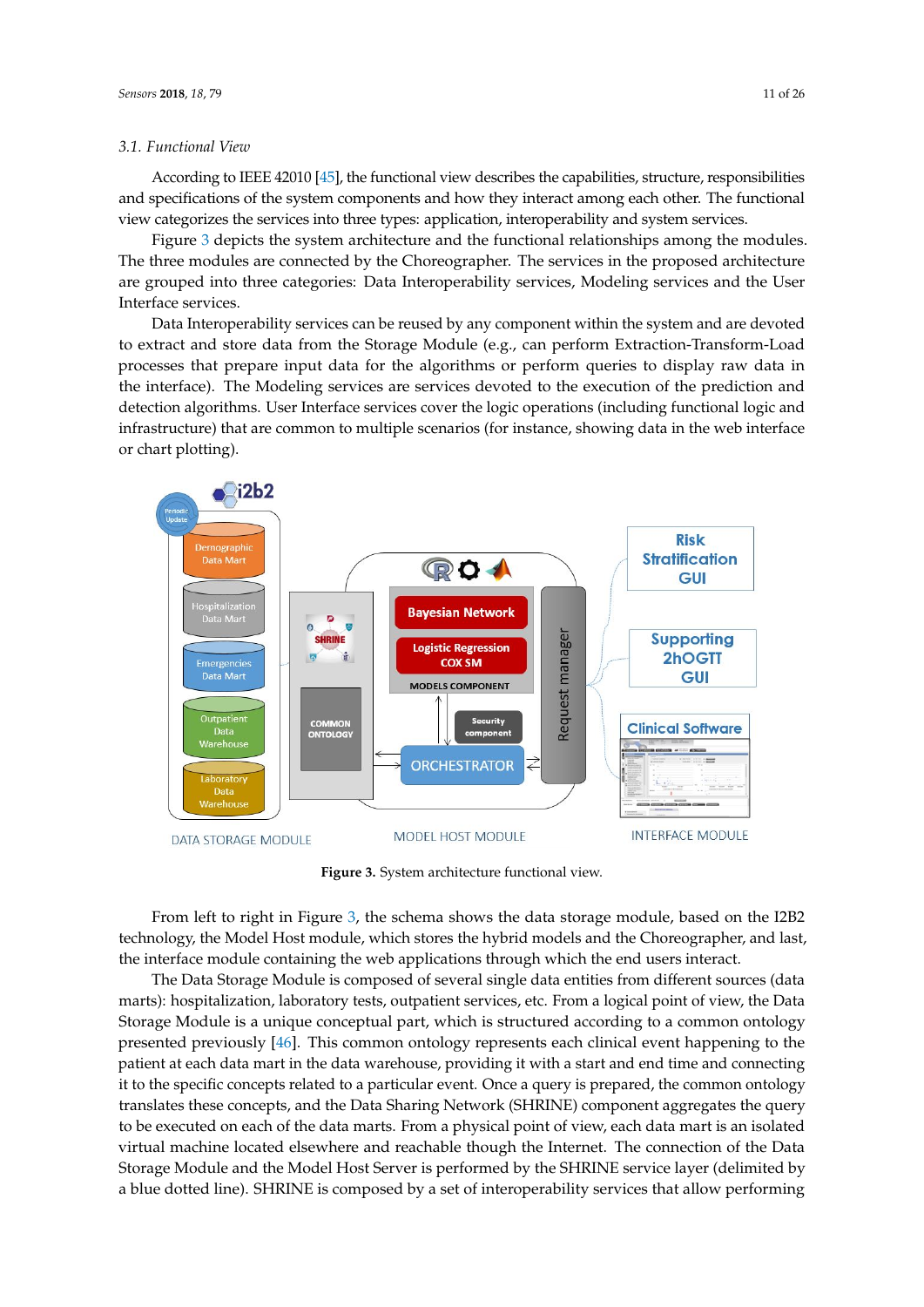federated queries to the whole data storage warehouses, regardless of its physical location and data structure [\[47\]](#page-25-7). This configuration allows researchers and clinicians to choose the target population to execute the models irrespective of the data source.

The rest of the services are gathered within the Choreographer component into the Model Host Module. The Choreographer is in charge of executing predefined work-flows for each GUI tool and model. As mentioned before, the requirements for providing the input parameters and running specific algorithms involve many software components within the system that must be able to work in a distributed and controlled way. This kind of complex process execution is solved by using the Choreographer, which assumes that the processes are able to exchange data to execute processes in a distributed way [\[48\]](#page-25-8).

Service choreography allows services to communicate between them in what is known as the "defined execution flow" (workflow). Using this approach, it is possible to connect and disconnect components and modules dynamically. Components can provide and consume their services without the necessity of knowing the concrete architecture of the deployed service. This facilitates the creation of more independent and flexible services able to deal with different kinds of components and different configurations.

#### *3.2. Model Host Component*

Figure [4](#page-11-0) shows the central part of the system architecture, which hosts the engines to execute risk scores. This section describes which services are provided from the components shown in the model host of Figure [3.](#page-10-0) As the components wrapping the models are continuously tested and refined, the services in this component are listed depending on the functionalities they provide (prediction or imputation), without listing the type and name of input/output parameters.

<span id="page-11-0"></span>

**Figure 4.** Execution of the risk score equations using mathematical engines.

# *3.3. Security Component*

The Security Componentis in charge of providing secure horizontal features for all the services and is part of the Choreographer. The security features are based on four dimensions:

• Authentication: It must be possible for the service provider to ascertain the identity of the service requester.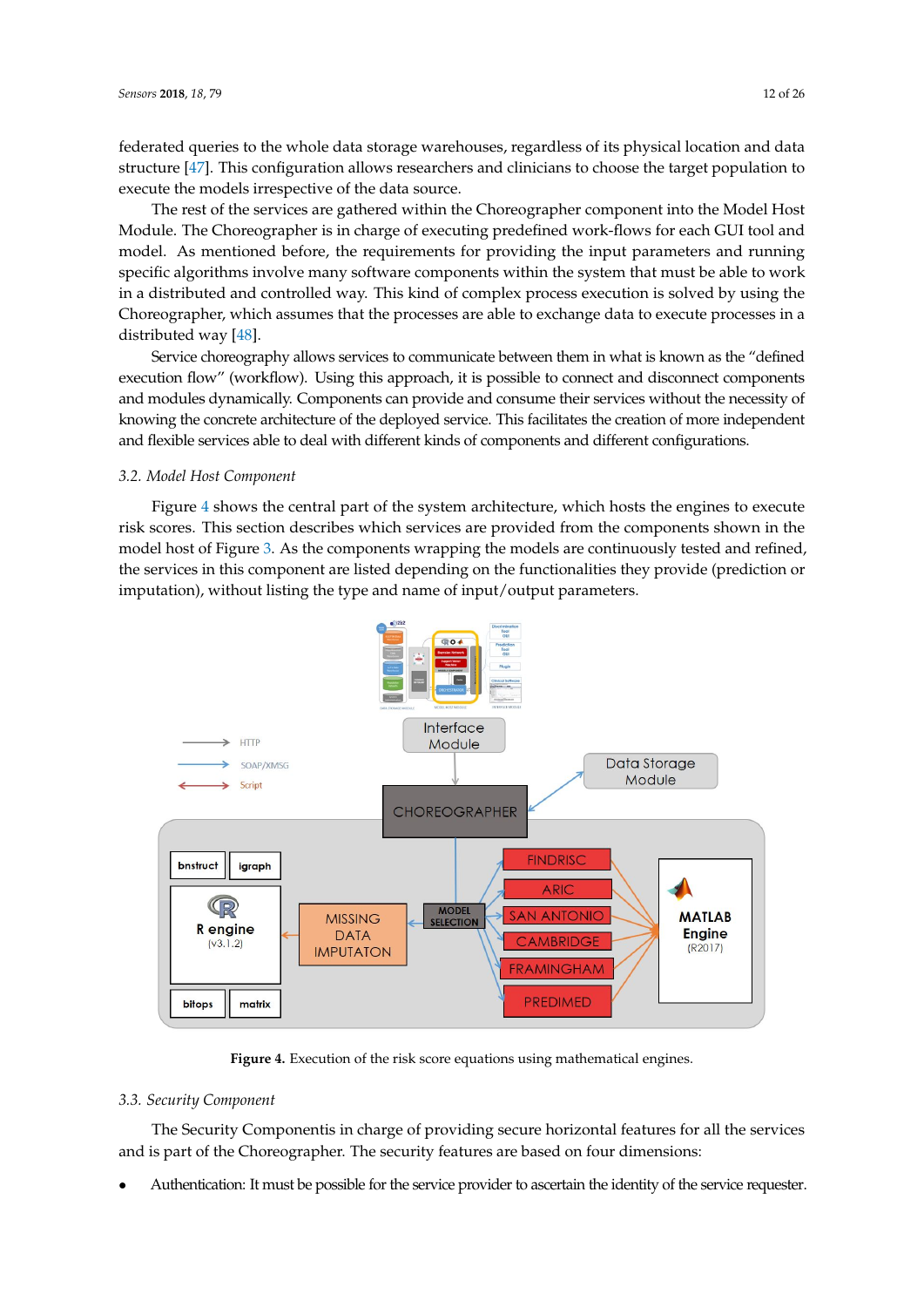- Authorization: The service provider must be able to determine whether the requester has the appropriate rights to invoke the service.
- Message confidentiality: Message contents must only be visible to the intended recipient.
- Message integrity: It must be possible to guarantee that a message has not been altered or tampered with in transport between the service consumer and the service provider.

Authentication is supported through the use of client-side x.509 certificate, credentials (username and password) for each professional end user and a Security Assertion Markup Language (SAML) certificate. All web services are offered in a Secure Socket Layer (SSL), and the system implements this security feature encrypting the information exchanged between the end points; thus, the message confidentiality is guaranteed. Only certified connections will be accepted by this component. Each end user will be provided by a set of credentials (username and password), and it will be mandatory to log into the web applications and furthermore to authenticate the connection.

# *3.4. Track Component*

Every system must provide a record track of the executed services, their results, timestamps and other audit information. The track component is in charge of recording the trace of all the activities that take place during the performance of the system (in both test and deployment phases). The records must be standardized (or even normalized), understandable and be ready to be parsed and mined. Therefore, this component will record all the interaction events among the modules and components (Figure [5\)](#page-13-0). As the user interaction deserves special attention and opens a brand new study field, all the interactions in the Interface Module will be recorded in a special format and placed in a basic txt file (to make access of the information easy). A file named LOGusername.txt will be automatically generated upon the first launch of a user. A main class controls the interaction events during a session and tracks them in that file. Each interaction event will be written in a line with the following format: *<Time stamp>, <Module>, <control>, <Free text>*

- Time stamp: dd/mm/yyyy hh:mm:ss.
- Module: the module (view or form) in which the patient is currently.
- Control: the control used: button, label, picture, graph, chart, etc.
- Free text: free text that indicates the interaction or notes for the usability expert.

These messages are broadcast to one or more destinations and contain sections called appenders. There is a wide range of appenders; however, anyone can create their custom appenders, adding new information as the time stamp, running variables and extra information. Beyond the functionalities provided by third party libraries, such as Log4J, Log4Net and Google Log (Glog), the system offers two services to perform the program tracking and user interactions.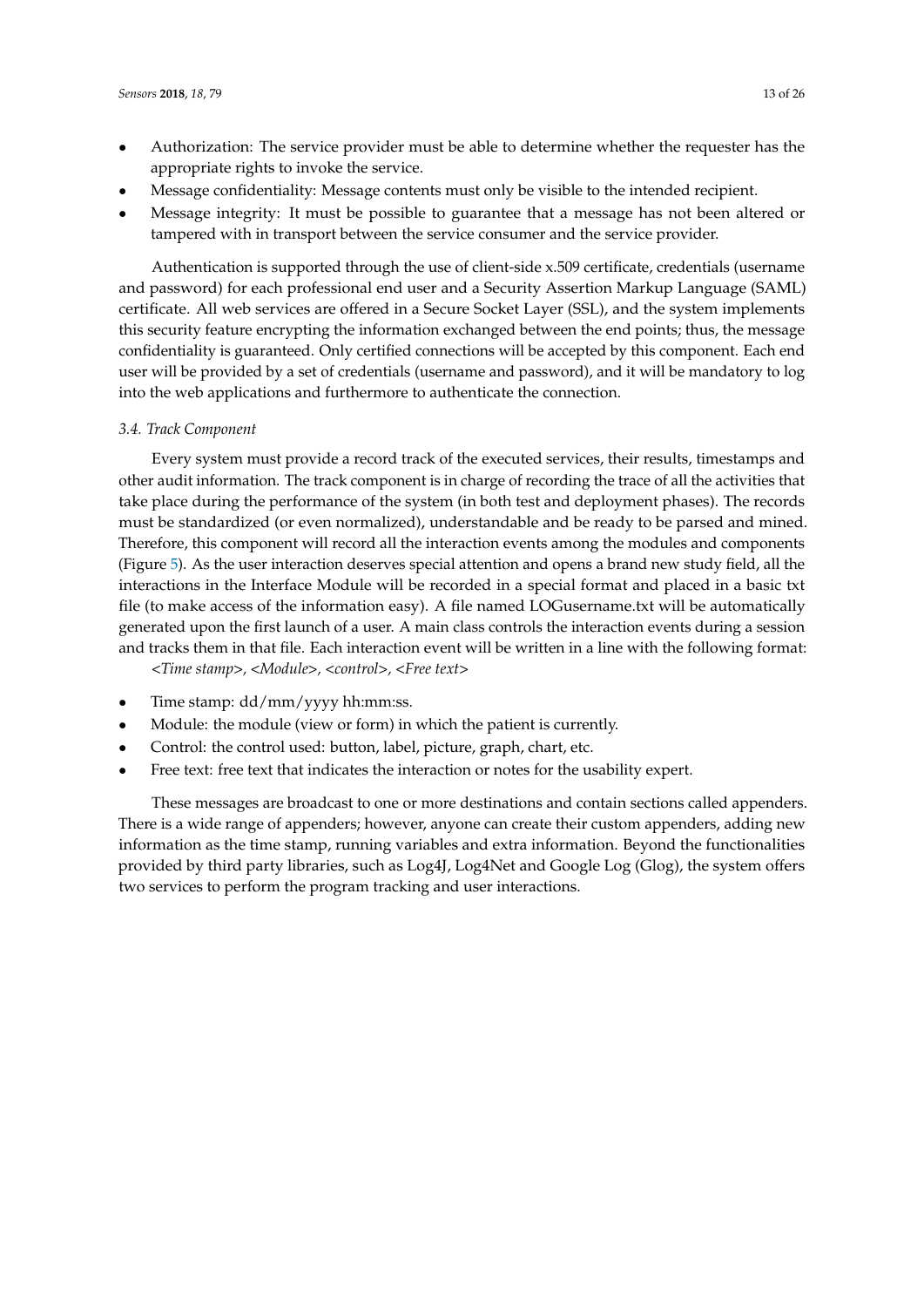<span id="page-13-0"></span>

**Figure 5.** Tracking of the system service messages.

#### *3.5. Communication Protocol*

Following the SOA pattern, the choreography paradigm requires the use of a common interchange language that allows components to understand the purpose of the services available in the system architecture and information exchange.

Rather than using syntactical models with common message formats, the proposed approach aims to enhance the service descriptors using semantics. This is because the syntactical data format limits the capacity of services to understand the data content. This limitation can affect the independence of the services, which must be prepared to read data in all the possible formats and requires a strict subscription process to make sure that the component information is sent to the subscribed services. This is a problem in distributed architectures where the modules are exposed to a very aggressive and stressful environment in which the inner component configuration is continuously changing (e.g., a revision of a Bayesian network module to improve the model classification outcomes). The use of semantics as an alternative to syntactical models provides advantages for the overall system in the understanding of data structures and model execution.

Figure [6](#page-14-0) shows a picture of the system Choreographer. The core of the component is a message dispatcher engine (Choreographer) and a database that contains the services that are registered (declared) in the system. Services may be connected to the core locally, when the services are allocated in the same computer (e.g., Model Services), or remotely by using a TCP protocol service wrapper (e.g., SHIRNE services). An ontology reasoner is connected to the Choreographer, which is able to infer knowledge from registered services where semantic information is available through the core. Connected to the Choreographer is the Orchestrator service, which allows the use of workflows to execute predefined sets of actions.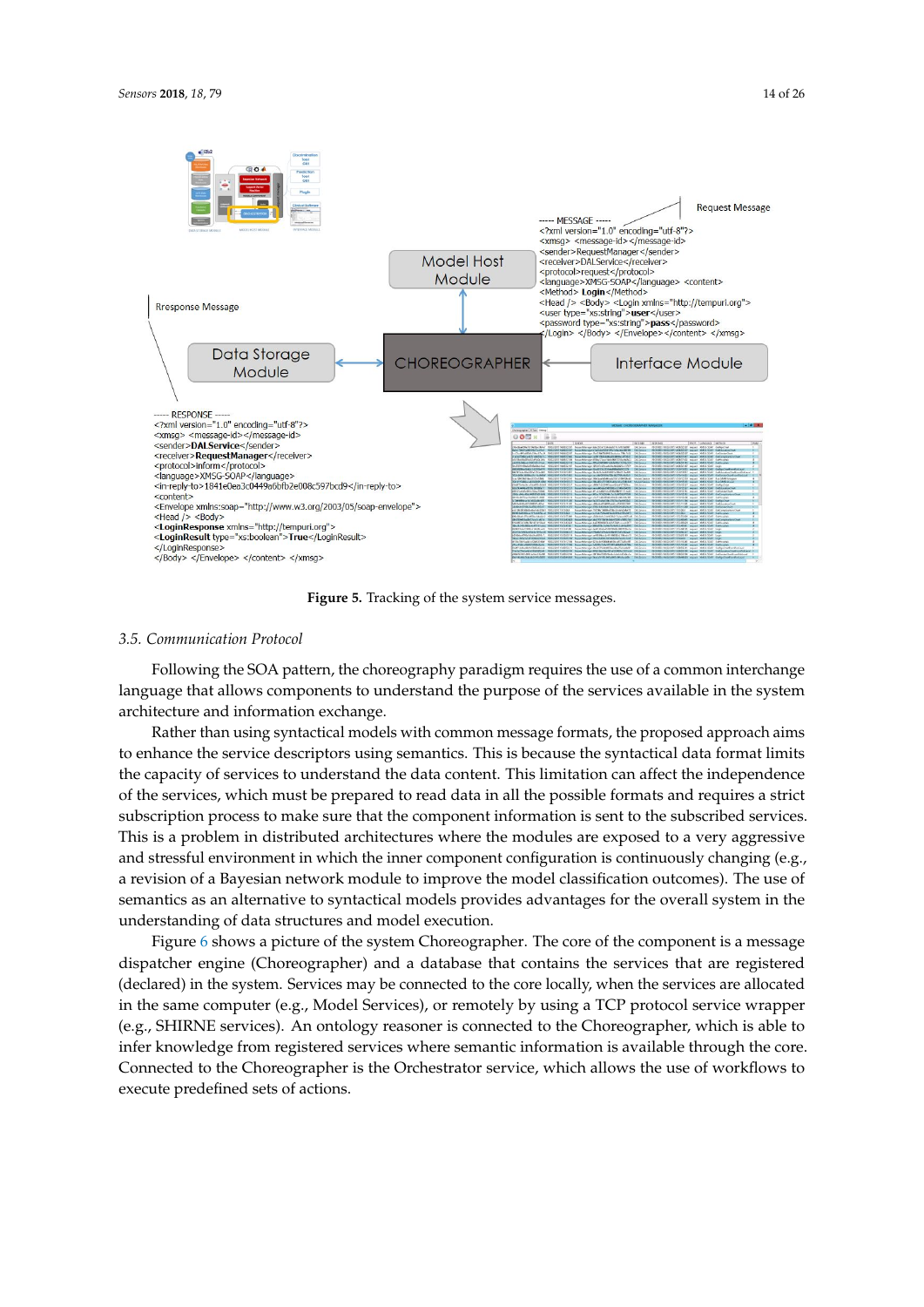<span id="page-14-0"></span>

**Figure 6.** System Choreographer functional schema.

Reasoners are software pieces that allow performing semantic search across the services. The semantical description of the services must provide a reliable shot of the functionalities and actions they provide so the core can detect automatically which services are available and what they intend to do. However, the key point of this component is the Orchestrator. It enables the execution of a predefined workflow, which describes sequential pattern of actions tailored for the automatic execution of processes. This component also allows one to produce graphical figures of the workflows to be interpreted by humans. The second component within the Models Host Module is the model grid, which contains the system services to run the algorithms (screening and risk classification) using the required running environment (R and MATLAB). Finally, the application services are located in the right part of the schema. They are the services that can be consumed by standalone tools and disease management systems that integrate these functionalities. In this study, the GUI tools were based on web applications (programmed in the bootstrap framework).

The Choreographer in the orchestrator component dispatches messages among the modules using a specific XML message protocol called XMSG. This protocol is based on the combination of the Foundation for Intelligent Physical Agents (FIPA) [\[49\]](#page-25-9) and SOAP [\[26\]](#page-24-8) protocols. The classic FIPA protocol, defined for multi-agent system communication, allows sharing knowledge using several protocols. XMSG is based on FIPA headers to route and characterize the messages. The content in XMSG is based in the SOAP protocol. SOAP is a well-known and widely-used protocol to perform service calls. The XMSG protocol allows broad and multi-cast, as well as P2P message calls using custom symbols in the destiny address.

An example of an XMSG message is shown in Table [5.](#page-15-0) The message is sent from the ModelService, to the LaunchRScriptmethod, whose logical address is *ModelService.R*. Both sender and receiver information and the type of message sent (request, inform, event, etc.) are defined in the message header. Following this, in the content part of the message, the call to the specific method of the service is defined. In this example, the method invoked is execute model, which needs the script and input parameters.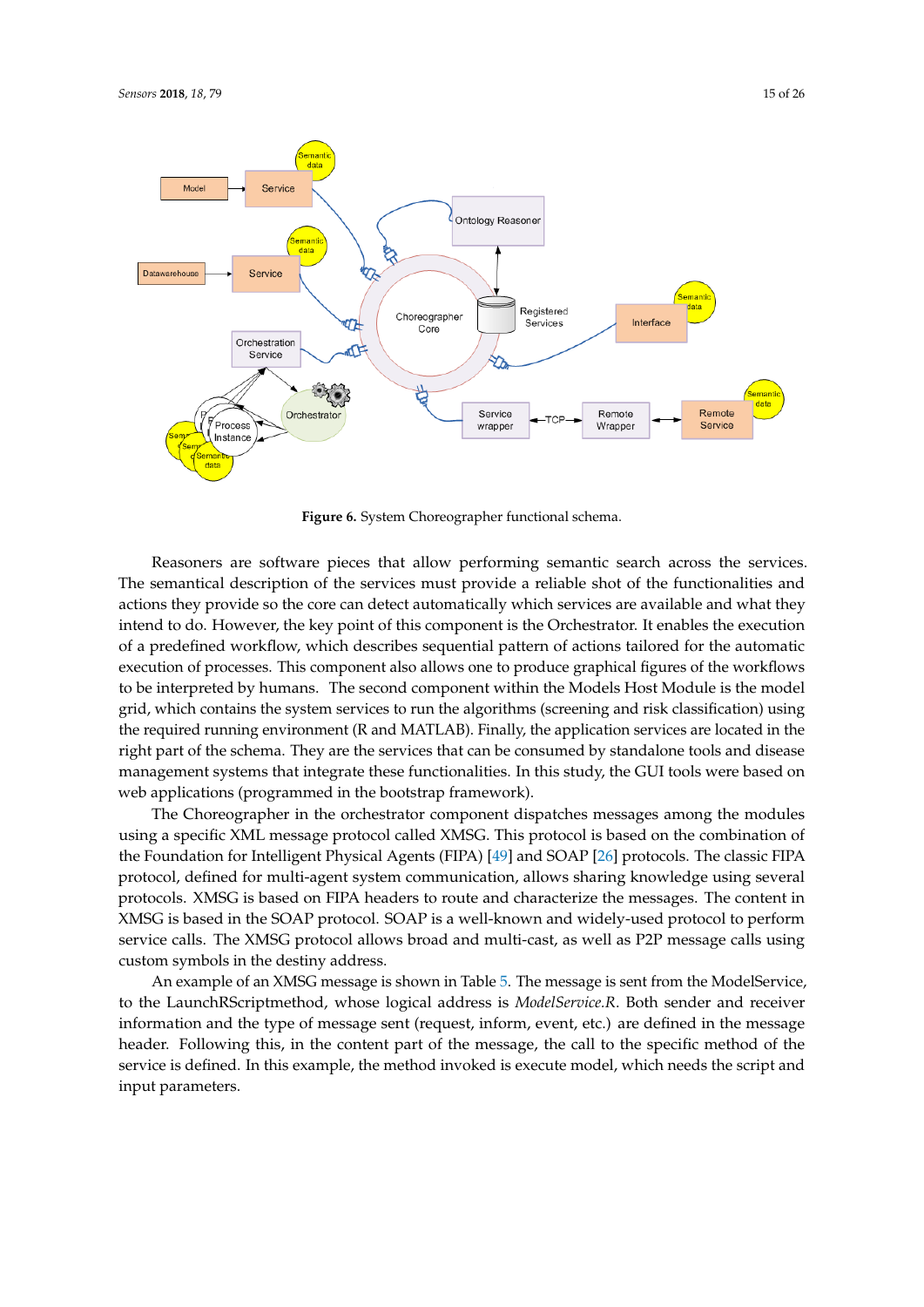```
Table 5. XMSG example.
```

```
REQUEST:,20/09/2017 13:03:55.802
{"IdMessage": "b8df1baf178043539cad47beea3a51e2",
"sender": "ModelsService",
"receiver": "ModelService.R",
"Credential": token,
"language": "XMSG-SOAP",
"inresponse",
"Content": {
"method": "LaunchRScript",
"parameters": {
"script": { "type": "xs:string",
"value": "setwd"("C:\CHOREOGRAPHER\WorkingDirectoryR"),
v0 = c(SubjID = 21, SEX = 2, AGE = 76, ETHNIC = 1, WAIST = 100,PULSE = 80, DBP = 70, HOMA B = 0, HOMA IR = 0, GLUC0 = 5, TRIG = 1.5909090, MS = 2,
PHYSICAL_WORK = 1,CURR_SMOKE = 2, MAR_MARR = 1, MAR_DIV = 2, MAR_WID = 2,
PROF NONE = 2), v0df=as.data.frame(t(v0)),
v1 = c(SubjID = 22, SEX = 1, AGE = 54, ETHNIC = 1, WAIST = 111,PULSE = 80, DBP = 80, HOMA_B = 0, HOMA_R = 0, GLUC0 = 7.222222,
TRIG = 1.05681, MS = 1, PHYSICAL_WORK = 1, CURR_SMOKE = 2, MAR_MARR = 2,MAR_DIV = 2, MAR_WID = 1, PROF_NONE = 2v1df = as.data.frame(t(v1)),
"resultObjects": {"type": "xs:string", "value": "pd1, pd2"}}}}
RESPONSE:,20/09/2017 13:03:55.834
{"IdMessage": "e624f00474074b5fad810c014ff4a62e",
"sender": "ModelService.R",
"receiver": "ModelsService",
"Credential": token,
"language": "XMSG-SOAP",
"inresponse": "b8df1baf178043539cad47beea3a51e2",
"Content": {,"method": "LaunchRScriptResponse",
"parameters": "LaunchRScriptResult":
{"type": "xs:string",
"value": "[0,000212 0,000446 0,000731 0,001271 0,002155 0,004113 0,0054412 0,0064554
0,008481 0,0122504 0,018581; 0,001776 0,0037354 0,00611205 0,010603
0,017916 0,0339384 0,044676 0,052806 0,068869 0,098103 0,1453966}}}}
```
The communication among the services is done via peer to peer communications. Each service must know in each moment what services and methods are alive and what kind of information they are able to deliver.

#### **4. Experimental Results**

#### <span id="page-15-1"></span>*4.1. Scenarios for T2DM Risk Score Assessment*

The expected impact of the system is to improve the characterization T2DM onset and target population at risk of developing T2DM in the future or which has already undiagnosed T2DM. Given as input the available variables in a electronic health record for a given patient or a given population, the models can estimate the probability of being at high risk and for detection models find out the most probable value of the diagnostic values [\[41\]](#page-25-1).

Two different clinical scenarios (use cases) are defined into the screening and risk stratification:

- 1. Estimate missing variables given available variables measurable with a general practitioner's visit and laboratory tests in the electronic health record towards risk stratification.
- 2. Estimate the 2h-Oral Glucose Tolerance Test (2h-OGTT) glucose range given all other available variables (supporting a diabetologist to decide whether this test is needed).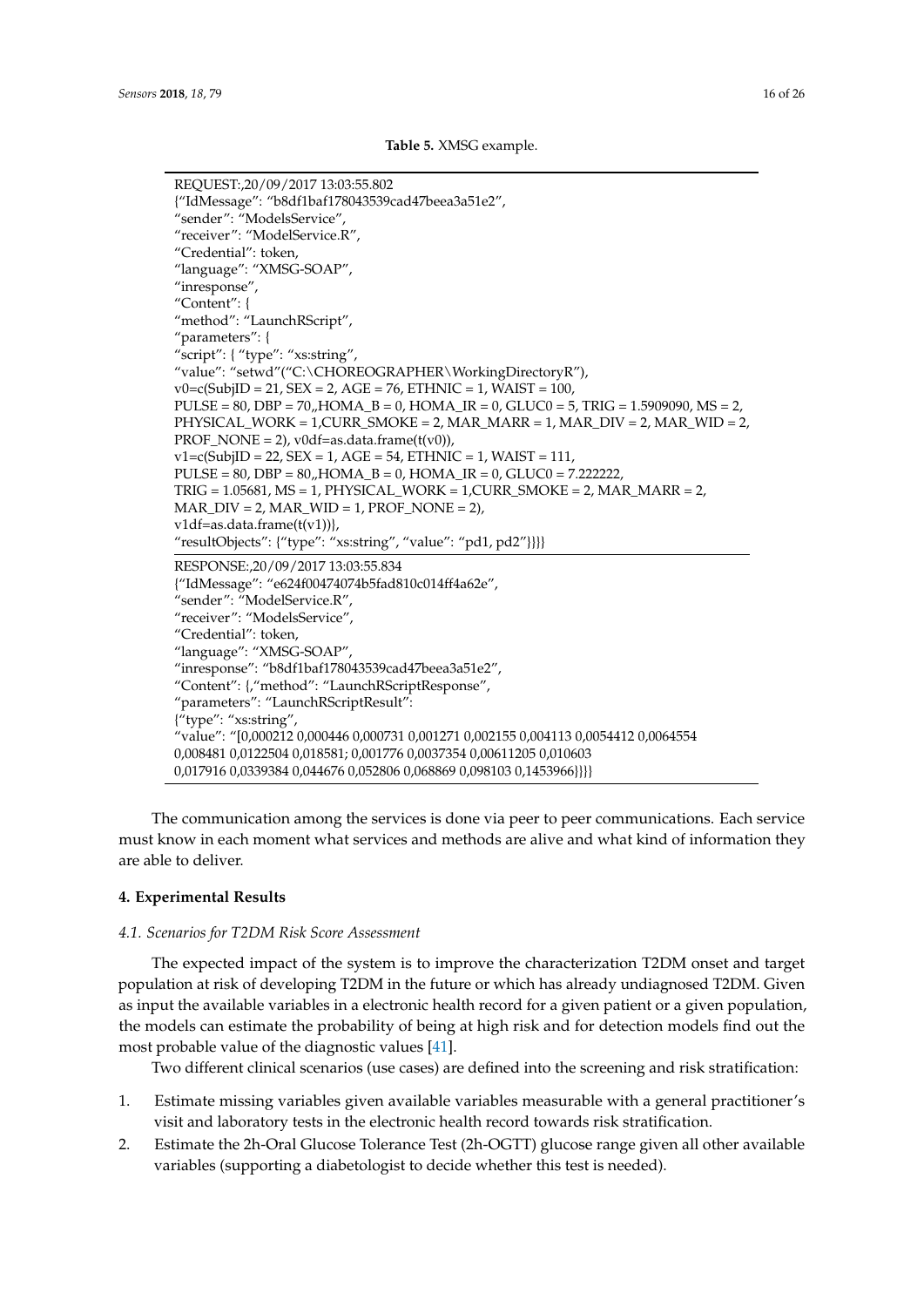# 4.1.1. Scenario 1: Risk Stratification

In this case, the input data are coming from the health information system of a healthcare institution or agency. The input data are demographics variables and, when available, some other variables measurable with a general practitioner's visit and a blood test. The output will be a picture (through, say, a pie chart) of the distribution of the population most at risk of having T2DM and being pre-diabetic.

Case 1, healthcare agency with limited availability of EHRs: Let us suppose that the information available to the healthcare agency is limited to demographics variables (gender, age, etc.), because the health information system is still not integrated in these settings: before asking the hospital or the primary care institution to provide them with phenotype and metabolic information of their served population, this system could be used to better stratify this request and narrow it only to the population that actually has the highest probability of being at risk.

Case 2, healthcare agency with full availability of EHRs: In this case, the input data for the system will be all the variables usually available in a "normal" citizen's clinical history record. The output will be used to determine the subgroups at risk of having T2DM or being pre-diabetic; another output could be the determination of other meta-variables like being a smoker, having high cholesterol or not having an optimal lifestyle. The tool could support decisions related to public health policies before conducting screening campaigns to better estimate their impact, e.g., how many 2h-OGTT tests are needed, fasting glucose blood tests, screening visits, etc.

Case 3, health insurance company: In this case, the system tool can be used to support the company in assessing the risk of healthcare expenses among a targeted group (a served company or group of individuals) and better develop routine activities such as finance forecasts, screening activities and health promotion campaigns better tailored and personalized to their clients.

# 4.1.2. Scenario 2: Supporting 2h-OGTT Decision

In this case, the tool would have as input the EHR of a patient, and the main output is to have an estimation of the 2-h OGTT glucose range, given all other available variables. Thanks to this, the tool can support the decision of recommending or not an OGTT, with evident benefits in terms of health outcomes and cost savings.

# *4.2. Technical Assessment*

<span id="page-16-0"></span>Clinical staff from Hospital La Fe (Table [6\)](#page-16-0) used the system to identify risk sub-groups and to analyze high-low risk subjects during nine consecutive weeks (Table [7\)](#page-17-0).

| Gender                              | Male $(2)/$ Female $(6)$                                        |                                                          |
|-------------------------------------|-----------------------------------------------------------------|----------------------------------------------------------|
| Age (Years)                         | $42 + 13$                                                       |                                                          |
| Professional Experience (Years)     | $14 + 10$                                                       |                                                          |
| <b>ICT Literacy (Self-reported)</b> |                                                                 | High = 3; Medium = 3; Low = 2;                           |
| <b>Number of Patients Assisted</b>  | Overall<br><b>T2DM Patients</b><br>High risk of developing T2DM | $319.33 + 247.66$<br>$127.44 + 75.22$<br>$48.00 + 33.79$ |

**Table 6.** Clinicians included in the pilot study to evaluate the two scenarios.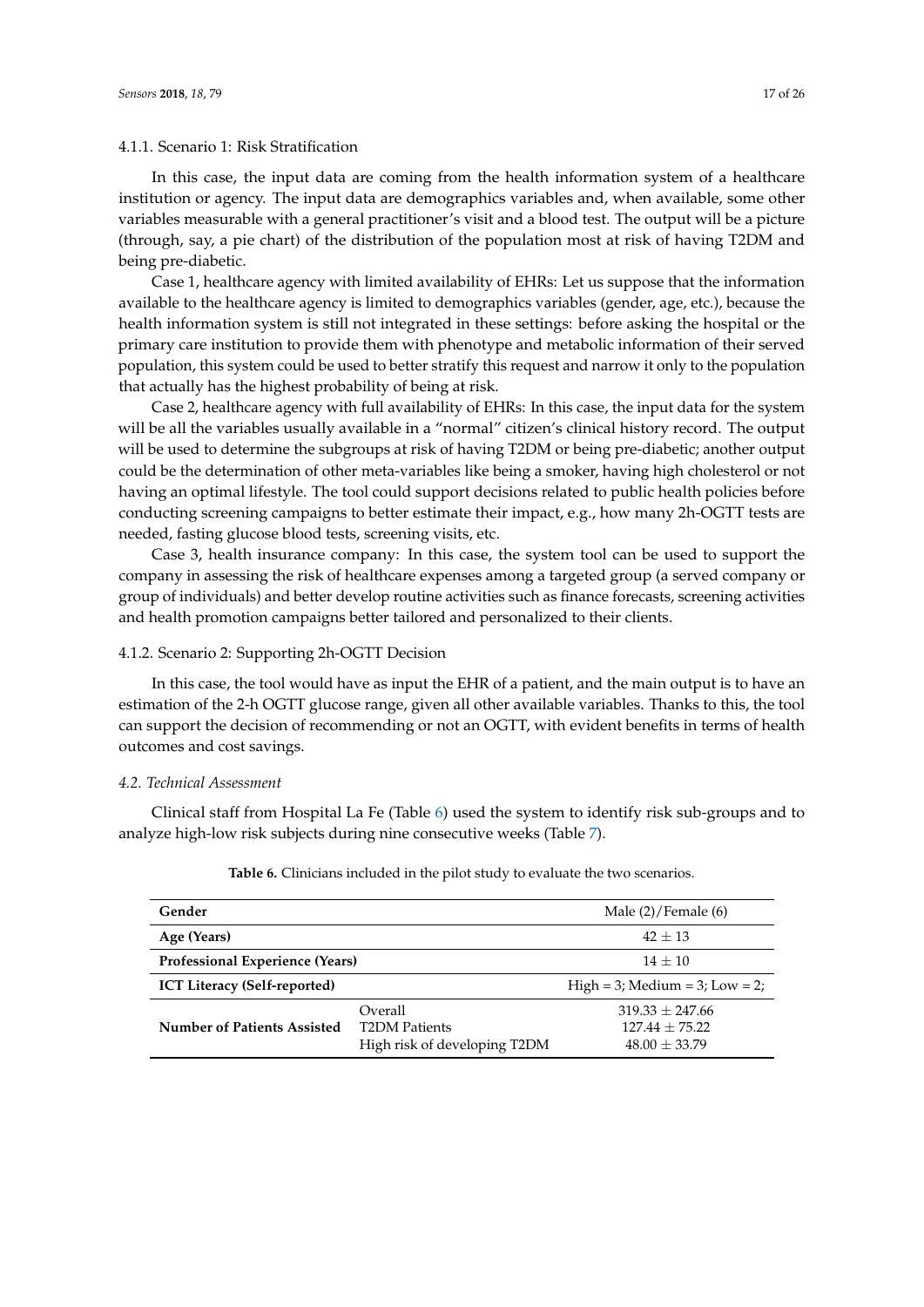| <b>Indicator of Use</b>                 | Mean  | SD.   | Min    | Max   |
|-----------------------------------------|-------|-------|--------|-------|
| Number of users per day                 | 2.5   | 16.43 |        |       |
| Duration of sessions (min)              | 26.16 | 13.72 | 0.25   | 45.93 |
| Number of patients evaluated per doctor | 6.25  | 4.97  |        | 15    |
| Number of patients evaluated per day    | 10.71 | 12.18 | $\cup$ | 26    |
| Number of sessions per doctor (user)    | 1.82  | 1.16  |        | 5     |

<span id="page-17-0"></span>**Table 7.** Distribution of the evaluation sessions (number, duration, number of patients per day and per session).

The technical assessment of the components while running has been evaluated with the deployed version of the system for pilots. The Models Host is running on a Windows Server 2012 R2 Standard, with an Intel $\overline{R}$  Xeon $\overline{R}$  processor E5405 2 GHz with a RAM memory of 2.35 GB. Performance and resource utilization have been monitored using the Choreographer Logger Service and default Windows/Ubuntu Performance Analysis Tools. A routine for the execution of each model was launched ten times while key performance indicators were recorded. The highest and lowest values have been removed, and the average of the following eight has been calculated and reported in this section.

# *4.3. Map of Evaluations*

The system is a service-oriented architecture composed of three main modules: (1) Data Storage Module; (2) Model Host Module; and (3) Interface Module. Several components deployed in different technologies conform to each of these modules, and the collaboration and smooth communication among them were critical issues to guarantee the proper execution of the defined workflows. The evaluations have been done as the study clinical scenarios (Section [4.1\)](#page-15-1), but more specifically, the components affected are:

- Data Warehouses (DW)
- Data Access Layer (Query Engine (QE)): multiple/single subject
- Missing Data Imputation (MDI)
- Risk Score Module (RSM)
- Orchestrator (O)
- Interface Module

The execution of the mentioned components did not follow a subsequent schema, as some of them operate in the background and update new information or model outcomes as they are ready to be sent to related components (for instance, the QE checks if result data are already available from previous requests and displays cached results, without invoking MDI/RSM again).

Technical performance has been done on the mentioned components and looking for the following indicators:

- Verification of the model execution:
	- **–** Appropriateness of the query
	- **–** Units homogenization
	- **–** Handling the resultsand storage
- Performance of the model execution:
	- **–** Best case vs. worst case
	- **–** Latency (time delay of the response)
	- **–** Memory Load in the system server
	- **–** Central Process Unit (CPU) load
	- **–** Network resources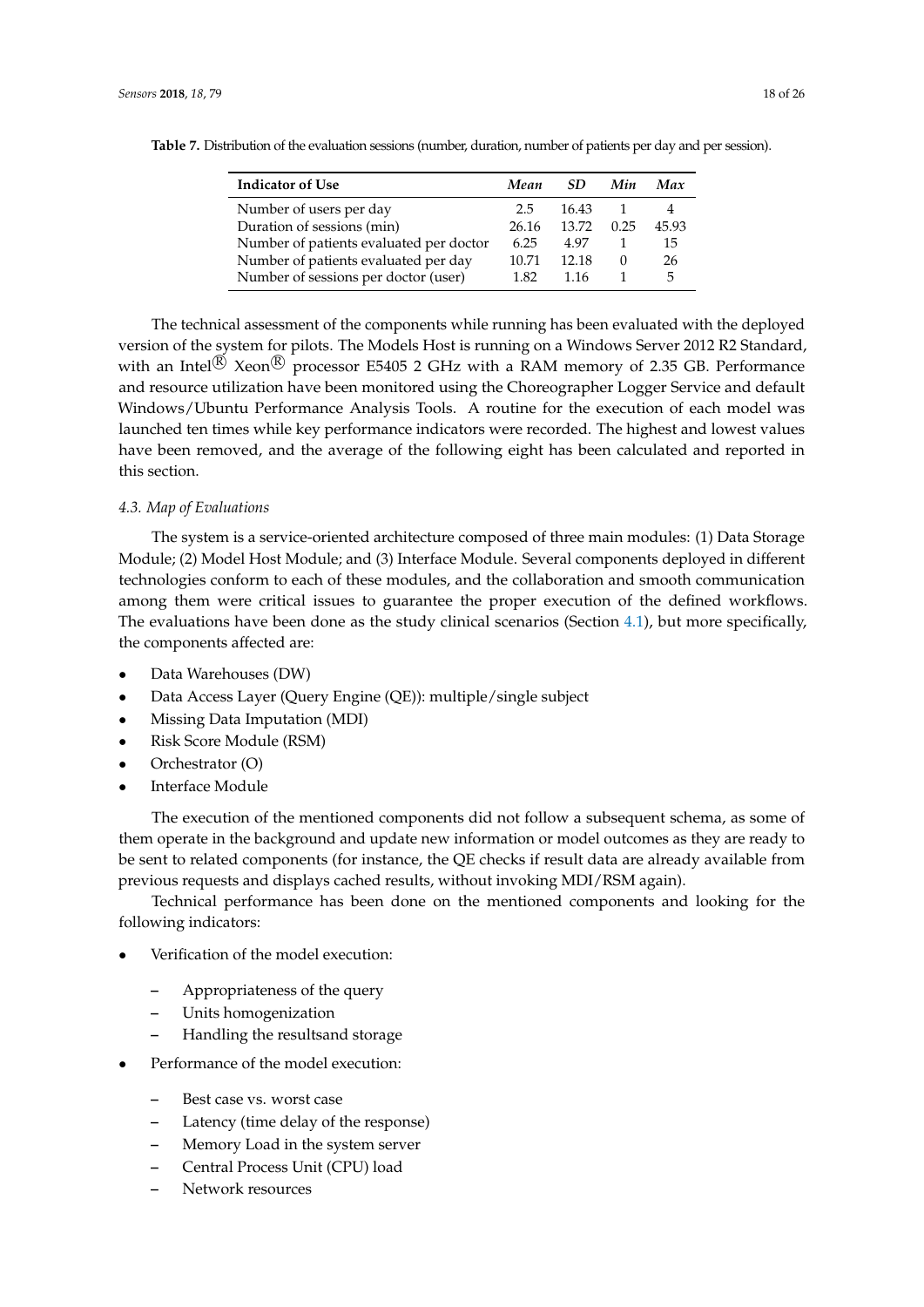# *4.4. Verification of the Models' Execution*

The evaluated system has integrated the state of the art statistical models (risk scores and data imputation) as their own scripts and not as executable files. By this, the system can overtake hot-updates (without stop-reset) and minor modifications easily (re-calibration). Figure [7](#page-19-0) shows an example of the missing data imputation model integration: on the left side, the original code; on the right side, the integration script, which implements a call to the R engine and the raw script file. As a matter of integrating raw code, there were some verifications to be done in the way that the risk scores were implemented an, moreover, in the way the variables have to be given as input.

#### Model Integration

The first step is to check that the script (or set of scripts) that was going to execute the statistical engine (R and/or MATLAB) was correctly formatted. To check this, the track service in the Choreographer provides a trace of the messages exchanged among system components and their content. Prior to the system release and in the development version of the system, a query for each of the models is executed, and the trace message is analyzed, as described in Figure [7.](#page-19-0)

Technical assessment was done for two boundary scenarios (best and worst case depicted in Table [8\)](#page-18-0). Results are provided in tables and figures, which stand for a 60-s time window of the described operations.

<span id="page-18-0"></span>**Table 8.** Results of the technical assessment for the best and worst scenario in the prediction risk score and the data imputation model.

| <b>Prediction Risk Score</b>          |                                                                               |                 |                |                    |                 |  |
|---------------------------------------|-------------------------------------------------------------------------------|-----------------|----------------|--------------------|-----------------|--|
|                                       | n                                                                             | Latency (s)     | $CPU$ %)       | Memory (kB)        | Bandwith (kbps) |  |
| <b>Best Case</b><br><b>Worst Case</b> | 8080                                                                          | 0.016<br>25.876 | 20.20<br>60.50 | 374,012<br>463,853 | 9.8<br>173.35   |  |
|                                       | Data Imputation Model                                                         |                 |                |                    |                 |  |
|                                       | $CPU\%$<br>Bandwith (kbps)<br>Latency (s)<br>Memory (kB)<br><b>Input Vars</b> |                 |                |                    |                 |  |
| <b>Best Case</b><br><b>Worst Case</b> | 20<br>0                                                                       | 1.486<br>1.860  | 48.50<br>49.5  | 360,416<br>360,748 | 40.23<br>63.56  |  |

In Table [8,](#page-18-0) the worst case for the data imputation model happens when there are no imputation parameters, so the Bayesian network has to perform all the operations to estimate unknown variables; whereas, if the model has all the input variables (20 for the best case), no estimating operation is needed.

Figures [8–](#page-20-0)[10](#page-20-1) show the execution performance of a risk score for the worst case (execution over 8080 subjects). The CPU is used for an average of 60.5% during 25.876 s. No interruptions are produced by memory allocations, network issues or CPU overflow.

Table [9](#page-19-1) shows the performance of the database engine for each of the clinical services (data marts in the data warehouse). The CPU average use is 43.70%, and the latency depends on the number of subjects that have to be uploaded. The worst case is found for loading laboratory data for 6402 subjects, which takes 248 min for the setup loading and 3.462 s for subsequent queries. This fact may be originated by the data size and not because of the query engine, which maps the ontology concepts to the specific data attributes in this data mart.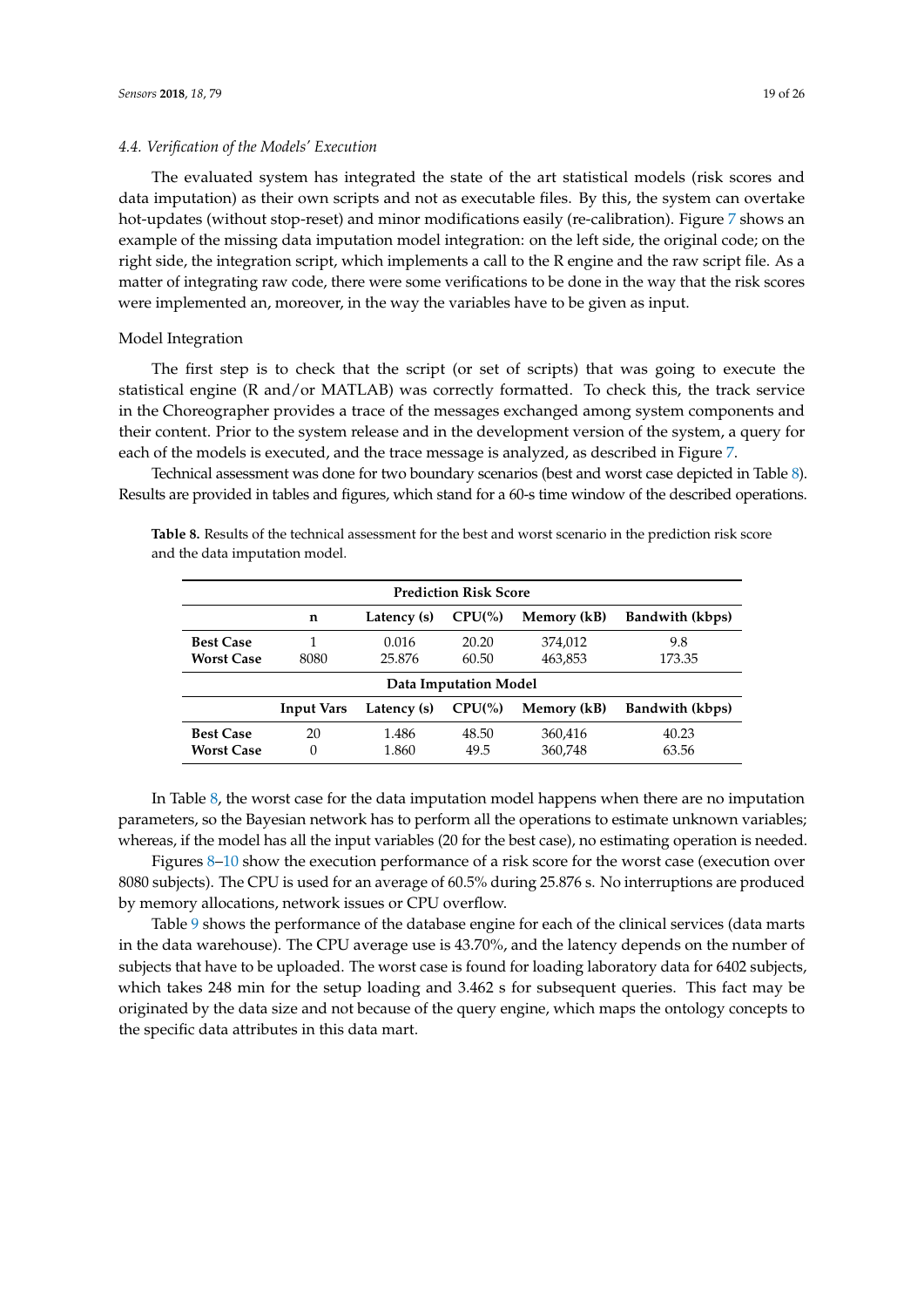<span id="page-19-0"></span>

| R Console for testing the model                                                                                                                                                                                                                                                                                                                                                                                                                                                                                                                                                                                                                                                                                                                                                                                                       | <b>Model execution in Model Host Module</b>                                                                                                                                                                                                                                                                                                                                                                                                                                                                                                                                                                                                                                                                                                                                                                                                                                                                                                                                                                                                                                                                                                                                                                                                                                                                                                                                                                                                                                                                                                                                                                                                                                                                                                                                                                                                                                                                                                                                                                                                                                                                                                                                                                              |
|---------------------------------------------------------------------------------------------------------------------------------------------------------------------------------------------------------------------------------------------------------------------------------------------------------------------------------------------------------------------------------------------------------------------------------------------------------------------------------------------------------------------------------------------------------------------------------------------------------------------------------------------------------------------------------------------------------------------------------------------------------------------------------------------------------------------------------------|--------------------------------------------------------------------------------------------------------------------------------------------------------------------------------------------------------------------------------------------------------------------------------------------------------------------------------------------------------------------------------------------------------------------------------------------------------------------------------------------------------------------------------------------------------------------------------------------------------------------------------------------------------------------------------------------------------------------------------------------------------------------------------------------------------------------------------------------------------------------------------------------------------------------------------------------------------------------------------------------------------------------------------------------------------------------------------------------------------------------------------------------------------------------------------------------------------------------------------------------------------------------------------------------------------------------------------------------------------------------------------------------------------------------------------------------------------------------------------------------------------------------------------------------------------------------------------------------------------------------------------------------------------------------------------------------------------------------------------------------------------------------------------------------------------------------------------------------------------------------------------------------------------------------------------------------------------------------------------------------------------------------------------------------------------------------------------------------------------------------------------------------------------------------------------------------------------------------------|
| > library(bnstruct)<br>input <- list(<br>$SEX = 2$ , $AGE = 69$ , C $SMK = 2$ ,<br>H SMK = 2, H STR = 2, H HBG = 2, BMI = 28.50,<br>WAIST = $92$ , SBP = 154, DBP = $96$ ,<br>AHT $M = 1$ , LLO $M = 1$ , CHOL = 237,<br>TRIG = $9.8904$ , HDL = $32$ , GL0 = $4.88$ , MS = 2<br>$\mathcal{L}$<br>> source("BNscript.R")<br>>v1;v2;v3;v4;v5;v6;v7;v8;v9;v10;v11;v12;v13;v14;v15;v16;<br>v17;v18;v19;v20;v21<br>[1] 0.58741910 0.25497897 0.02094656 0.11775952<br>0.01889585<br>[1] 0 1<br>[1] 0 1<br>[1] 0.68429253 0.28048591 0.03522156<br>[1] 0.7040993 0.2959007<br>[1] 0.3743414 0.6256586<br>[1] 0 1<br>[1] 0 1<br>[1] 0 1 0<br>[1] 0 0 1<br>[1] 0 1<br>[1] 0 1<br>[1] 1 0<br>[1] 1 0<br>[1] 0 1<br>1101<br>[1] 1 0<br>[1] 0.02868447 0.21274401 0.75857153<br>[1] 1 0 0<br>[1] 0 1<br>[1] 0.895596644 0.098982698 0.005420658 | "IdMenssage": "a5c02448239c47fe8be2a17af23ff9e8",<br>"sender": "ModelsService",<br>"receiver": "ModelService.R",<br>"language": "XMSG-SOAP",<br>"Content": {<br>"method": "LaunchRScript", "parameters": {<br>"type": "xs:string",<br>"script": {<br>"value":<br>setwd("C:\MOSAIC\Workspaces\MOSAIC\bin\Release\Model<br>$s$ <sup>"</sup> )<br>library(bnstruct)<br>input <- list(\nAGE = 69, \n SEX = 2, \n ETHN = 1, \n C_SMK<br>$= 2$ , \n H_SMK = 2, \n H_STR = 2, \n H_HBG = 2, \n BMI =<br>28.50, \n WAIST = 92, \n SBP = 154, \n DBP = 96, \n AHT_M<br>= 1, \n LLO_M = 1, \n CHOL = 237, \n TRIG =<br>$9.89048210455007$ , \m HDL = 32, \m GL0 =<br>4.88888888888889, \n MS = 2)<br>v1<-posterior\$AL_WK<br>v2<-posterior\$C_SMK<br>v3<-posterior\$H_SMK<br>v4<-posterior\$PHY_W<br>v5<-posterior\$PHY F<br>v6<-posterior\$H_CVD<br>v7<-posterior\$H STR<br>v8<-posterior\$H HBG<br>v9<-posterior\$BMI<br>v10<-posterior\$WAIST<br>v11<-posterior\$SBP<br>v12<-posterior\$DBP<br>v13<-posterior\$AHT_M<br>v14<-posterior\$LLO_M<br>v15<-posterior\$CHOL<br>v16<-posterior\$TRIG<br>v17<-posterior\$HDL<br>v18<-posterior\$INS0<br>v19<-posterior\$GL0<br>v20<-posterior\$MS<br>v21<-posterior\$GL120"<br>"resultObjects": { "type": "xs:string",<br>"value": "v1, v2, v3, v4, v5, v6, v7, v8, v9, v10, v11, v12,<br>v13, v14, v15, v16, v17, v18, v19, v20, v21"<br>Ж.<br><b>RESPONSE:</b><br>₹<br>"IdMensaje": "2f78fa985d854536a485cc6b77a1b8b3",<br>"sender": "ModelService.R",<br>"receiver": "ModelsService",<br>"language": "XMSG-SOAP",<br>"inresponserespuestaa":<br>"a5c02448239c47fe8be2a17af23ff9e8",<br>"Content": {<br>"method": "LaunchRScriptResponse",<br>"LaunchRScriptResult": {<br>"parameters": {<br>"type": "xs:string",<br>$^{\circ}$ N°0,58741910<br>0,25497897<br>0.02094656<br>"value":<br>0,11775952 0,01889585\",\"0 1\",\"0 1\",\"068429253<br>0,03522156\",\"0,7040993<br>0,28048591<br>0,2959007\",\"0,374341423298932 0,625658576701068\",\"0<br>1\",\"0 1\",\"0 1 0\",\"0 0 1\",\"0 1\",\"0 1\",\"1 0\",\"1 0\",\"0 1\",\"0<br>1\",\"1 0\",\"0,02868447 0,21274401 0,75857153\",\"1 0 0\",\"0<br>1\",\"0,895596643647435<br>0.0989826984480582<br>0,00542065790450731\"]"<br>}}}} |
|                                                                                                                                                                                                                                                                                                                                                                                                                                                                                                                                                                                                                                                                                                                                                                                                                                       |                                                                                                                                                                                                                                                                                                                                                                                                                                                                                                                                                                                                                                                                                                                                                                                                                                                                                                                                                                                                                                                                                                                                                                                                                                                                                                                                                                                                                                                                                                                                                                                                                                                                                                                                                                                                                                                                                                                                                                                                                                                                                                                                                                                                                          |

**Figure 7.** Comparison of the isolated and integrated execution of the Data Imputation R script.

<span id="page-19-1"></span>

| Table 9. Performance for the Database Management Module among different services and regular queries. |  |  |  |
|-------------------------------------------------------------------------------------------------------|--|--|--|
|                                                                                                       |  |  |  |

| Database Module Performance |                              |                        |                            |                   |                |                            |
|-----------------------------|------------------------------|------------------------|----------------------------|-------------------|----------------|----------------------------|
| <b>Service</b>              | Number of<br><b>Subjects</b> | Time to<br>Setup (min) | Latency per<br>Patient (s) | <b>CPU</b><br>(%) | Memory<br>(kb) | <b>Bandwidth</b><br>(kbps) |
| Emergency                   | 658                          | 79                     | 7.412                      |                   |                |                            |
| Outpatient                  | 1020                         | 67                     | 1.766                      | 43.70             | 137.733        | 720                        |
| Laboratory                  | 6402                         | 248                    | 3.462                      |                   |                |                            |
| <b>Regular Queries</b>      |                              |                        | 0.254                      | 60.20             | 80.457         | 72.459                     |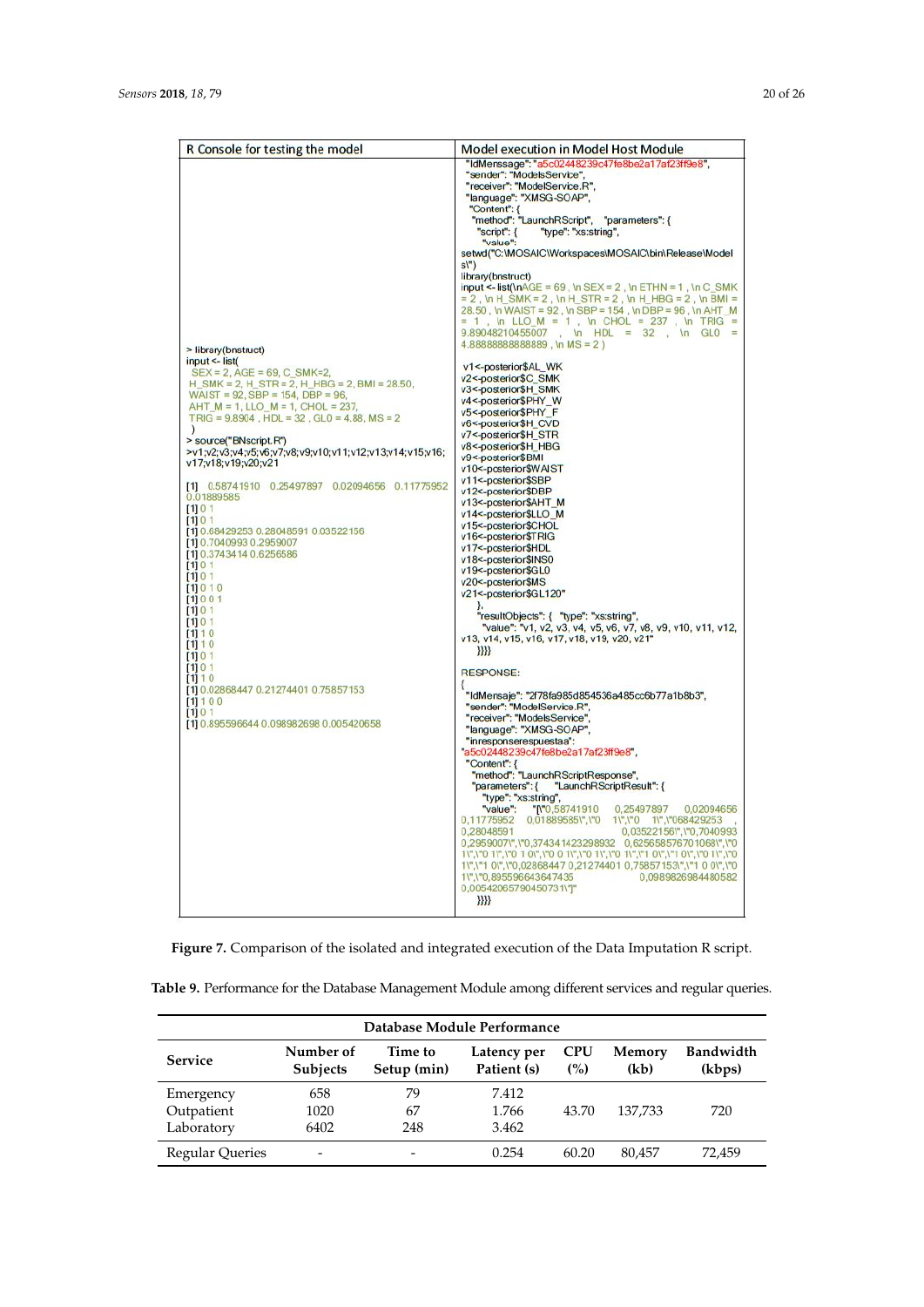Figure [8](#page-20-0) shows the CPU use (%) during the execution of a prediction risk score based on a logistic regression model for the worst case. The orange line represents the Choreographer process, which wraps the model script and executes the algorithm for  $n = 8080$  patients. The CPU usage is under the threshold of 83%, which stands under the target for a proper execution [\[44\]](#page-25-4).

<span id="page-20-0"></span>

**Figure 8.** CPU relative use (%) for the prediction risk score execution under the worst case (Orange Line).

Figure [9](#page-20-2) shows the memory use for the same case. The use of a distributed architecture prevents memory overload, as the Choreographer queues the requests for model execution. However, the figure shows a slight burst that happen because of the automatic memory pagination done by the operative system.

<span id="page-20-2"></span>

**Figure 9.** Memory use of the prediction model execution for the worst case. Memory burst occurs due to pagination when the model is executed.

Figure [10](#page-20-1) shows at the same time how the network resources are managed. The Choreographer (orange line) performs a query to the Data Storage module to retrieve the data from the  $n = 8080$ patients, which leads to a short period of high data transference (175,296 kpbs). After retrieving the data to execute the models, the module remains without further network demands.

<span id="page-20-1"></span>

**Figure 10.** Network resources of the prediction risk score execution for the worst case (orange line). Over-buffering occurs due to the auto-scale mode of the monitor. Peak = 175,296 kpbs.

# **5. Discussion**

Healthcare systems should shift to perform proactive campaigns on health promotion and disease prevention. The explosion of HIS, data storage technologies and artificial intelligence has paved the way to face the challenges of a progressively aging and sedentary population. However, there is still a gap between research outcomes and clinical applications. In this manuscript, we have presented the results of a pilot study on the implementation of a distributed architecture aimed to integrate artificial intelligence with EHR and to provide decision support tools to clinicians to identify T2DM high risk subjects in real clinical settings. The system used in the study was successful in enabling the use of clinical records to evaluate the performance of seven different state-of-the-art risk scores to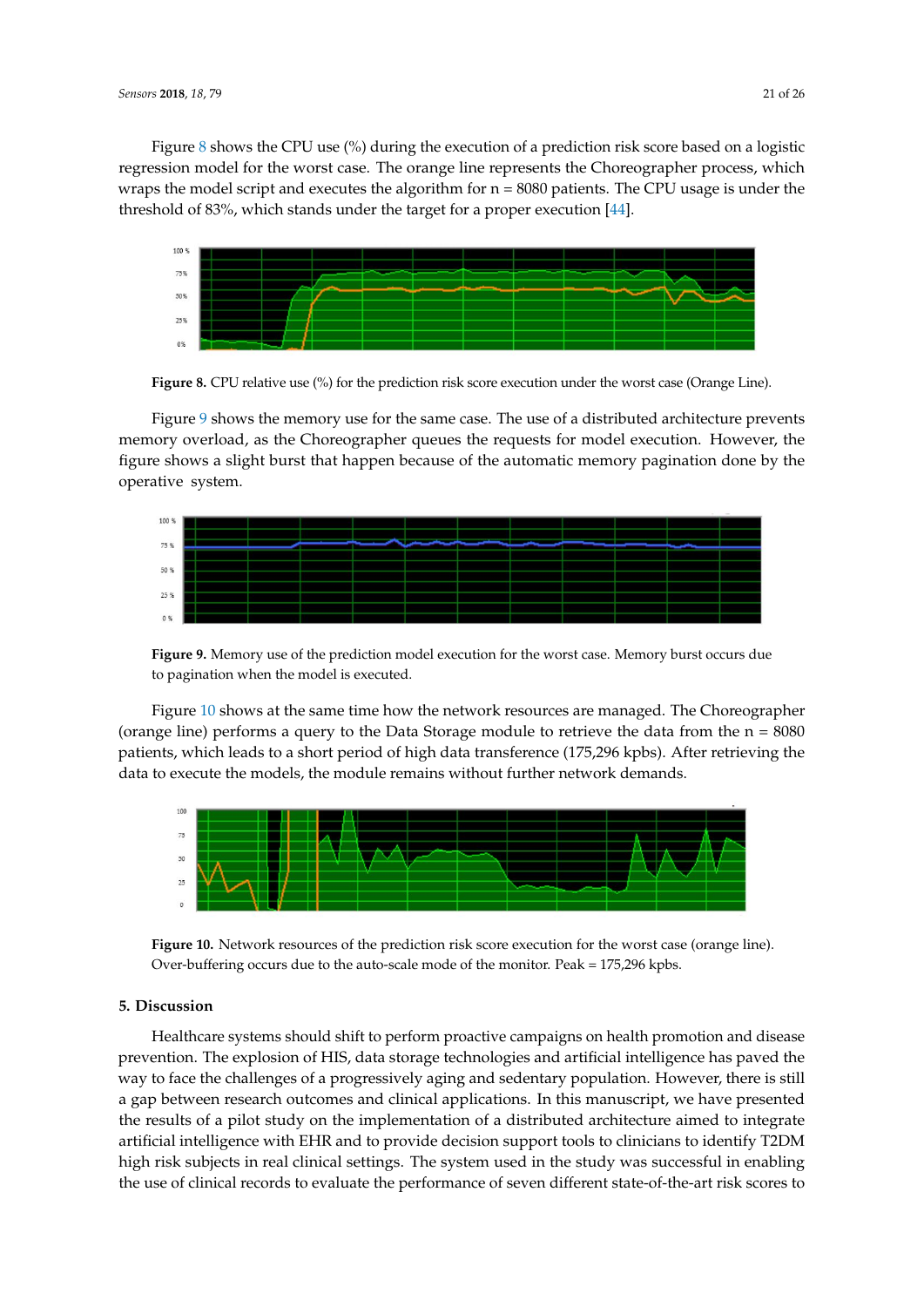detect T2DM high risk subjects. Some minor technical issues were raised at the start of the evaluations; however, thanks to the approach of providing a distributed service-oriented architecture, these could be quickly resolved without affecting the pilot execution, enabling support of the principles of the evidence-based medicine paradigm.

The reasons why clinicians and researchers are not prone to use predictive modeling are identified as a lack of reliability and inadequacy of the models' validation, as in most cases, this is done just as internal validation. The distributed hybrid architecture proposed herein implements a centralized coordination of services by merging the main three components needed to overcome the aforementioned barriers [\[50\]](#page-25-10). By defining a common exchange messaging format and a semantic definition of the services, the proposed architecture is capable of modifying the interaction flow to improve the outcome. Using I2B2 technology, EHR data were integrated by the definition of a common ontology that embraces all the different parameters across them in the Data Storage Module. Next to this module, the Model Host Module gathers the internally-validated discrimination (Bayesian network) and predictive (logistic regression/Cox survival model) models to be assessed with the data sources for the data side. These modules used the model script code to generate automatically the executable model to be used in the discrimination and prediction of T2DM independently. This approach permitted making improvements in the model performance without the need for re-debugging the entire module. In these terms, a model can be externally validated within the same system infrastructure and, thus, be provided to the end users through the integration of the discrimination or predictive tool in the current software management system used in the clinical setting.

Among the several solutions to perform system integration, the one described in this manuscript has the strength of connecting with isolated specific services such as the I2B2 DW, R/MATLAB mathematical engines and web interfaces, allowing one to perform the integration of multiple models towards the early detection of T2DM using hybrid modeling techniques. The applications tested in the pilot study were focused on the execution of risk scores for T2DM; nonetheless, the modular approach driven by the choreographed architecture allowed us the integration of other types of applications, models and databases. We could therefore ensure that hybrid models work together, preventing system faults, exceptions and excessive lag times. This resulted in a smooth workflow of actions that could result in the increased satisfaction of its use by the clinical staff.

The type of models evaluated in this study are based on mathematical and probabilistic equations, which are easy to execute on reduced population sizes, but hard on large populations [\[51\]](#page-25-11). The approach of distributing the operations for data storage and model execution was crucial to achieve a reasonable technical performance. Apart from the technical limitations, depending on the data warehouse and mathematical engines needed, the deployment could require the clinical facility to purchase special software licenses for executing the models (R is license free, but MATLAB is not). Moreover, the use of web-clients as graphical user interfaces allowed clinicians to access to the tools from any computer and tablet. Computers in the clinical offices have very limited computational resources, so leveraging them only to interact with a resource-demanding back-end resulted in an efficient execution of ETL operations and risk model evaluation.

The presented architecture implements a message exchange protocol (XMGS), which is based on the FIPA protocol [\[49\]](#page-25-9), containing meta-data in which services models can be expressed, identified and traced. XMSG is a conceptual framework that has been implemented in XML messages, but it could be converted to JSON and RESTful formats by the integrating converters

A service-oriented architecture provides the framework to dynamically connect distributed services. The service provider and service consumer must rely on and trust each other to successfully complete an operation. In our case, for a screening action, a clinician could consider that executing a risk score she/he knows to be the best performing provides the best predication accuracy. Even though the operation could be successfully completed because of a proper logical connection, it could happen that the selected model is not the one with the highest accuracy or performance. In our study,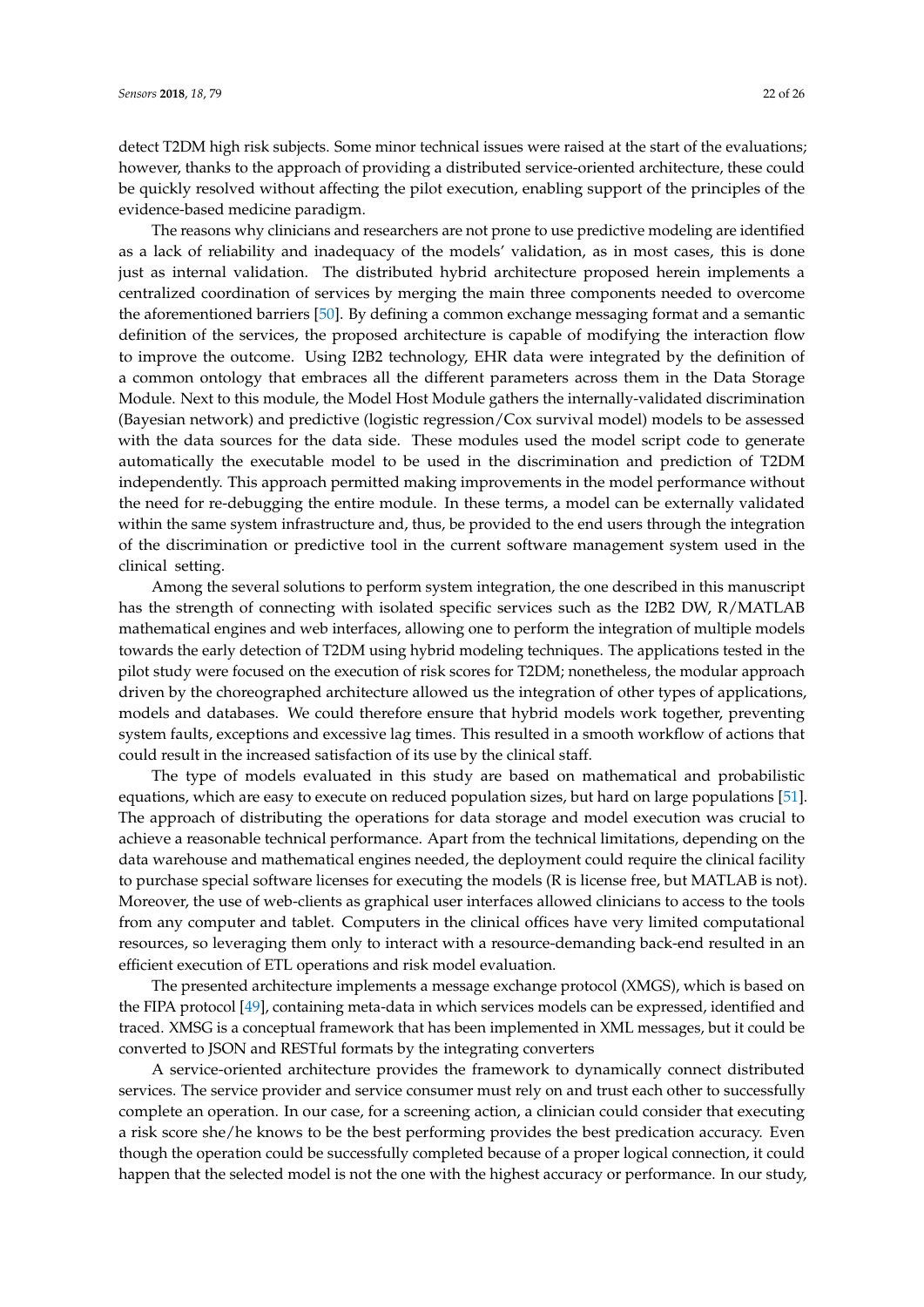we have assessed the functional requirements in terms of technical KPI; however, the trustworthiness and quality of the services should be also assessed using dynamic web service selection technologies. This paradigm of dynamic service connection and semantic search may be based on agent-based solutions, in which each agent (former service) contains a semantical description and meta-data on the technical KPIs (such as the C statistic, accuracy, response time, reliability and availability). The implementation of the Web Services Agent Framework (WSAF) [\[52\]](#page-25-12) incorporating service selection agents that use the QoS ontology would allow assessing and verifying whether each consumer selected the best fitting services, not only in the screening of T2DM, but in the integration of hybrid models in other types of diseases and clinical applications.

The use of semantic information in the service registry would allow one to know the semantic meaning of the input and the type of expected answer that may be returned. This casuistic information can be used by a reasoner to allow the services to use semantically-driven searches to improve search accuracy by understanding the contextual meaning of service terms. Each service would provide information using semantic languages like the Ontology Web Language (OWL) and WSAF, for instance the type of model, the type of input variables and their units and the statistical performance of the model (S and Sp). This information would be used by the reasoner to discover services that match not only the syntactical information, but also the meaning, with the high level query of the user or the service. This type of system would allow retrieving context-based search results that make the system more dynamic and powerful, helping computers to perform automated information gathering and research.

A limitation of the proposed architecture is that it ponders the flexibility over the efficiency. If the risk scores and imputation algorithms were not to require changes, the better solution would have been to integrate an executable file based on  $C/C++$  or interoperability frameworks [\[53\]](#page-25-13), gaining efficiency and resources use. However, one of the main requirements was to provide a flexible architecture, capable of modifying in the runtime environment the parameters of the models and even the data queries. We implemented therefore the wrapper service, which enabled a dynamic modification of the algorithms and tracing the the data flow with transparency (Figure [7\)](#page-19-0).

Future work will be focused on the expansion of inter-operable services to collect data from personal health records and overcome the hurdles of incomplete EHRs to have a clear picture of the patients' evolution outside the clinical setting. Moreover, the pilot study should be scaled to a large study including more clinicians from different units testing more predictive algorithms.

#### **6. Conclusions**

The present manuscript has described the usefulness and reliability of a choreographed service architecture to integrate hybrid models with clinical settings. Evidence-based medicine requires technological frameworks to implement and test research outcomes within clinical scenarios. T2DM risk models have been shown to perform well on retrospective and prospective clinical trials; however, their performance is still unknown using population datasets. Our pilot study has confirmed the capability of a distributed system based on service choreography to integrate heterogeneous modeling techniques, clinical data sources and web-based user interfaces, which paves the way toward the implementation of evaluation studies based on real population datasets.

**Acknowledgments:** The authors wish to acknowledge the consortium of the MOSAIC project (funded by the European Commission, Grant No. FP7-ICT 600914) for their commitment during concept development, which led to the development of the research reported in this manuscript.

**Author Contributions:** A.M.-M. performed the experiments, analyzed the data and wrote the paper. J.-L.B.-M. and C.F.-L. conceived of and performed the system architecture. M.A.P. and J.F.M.T. designed the clinical evaluation. C.F.-L., J.F.M.T. and V.T. contributed with the analysis tools, conclusions and revised the paper. All authors have contributed substantially to the presented work.

**Conflicts of Interest:** The authors declare no conflict of interest.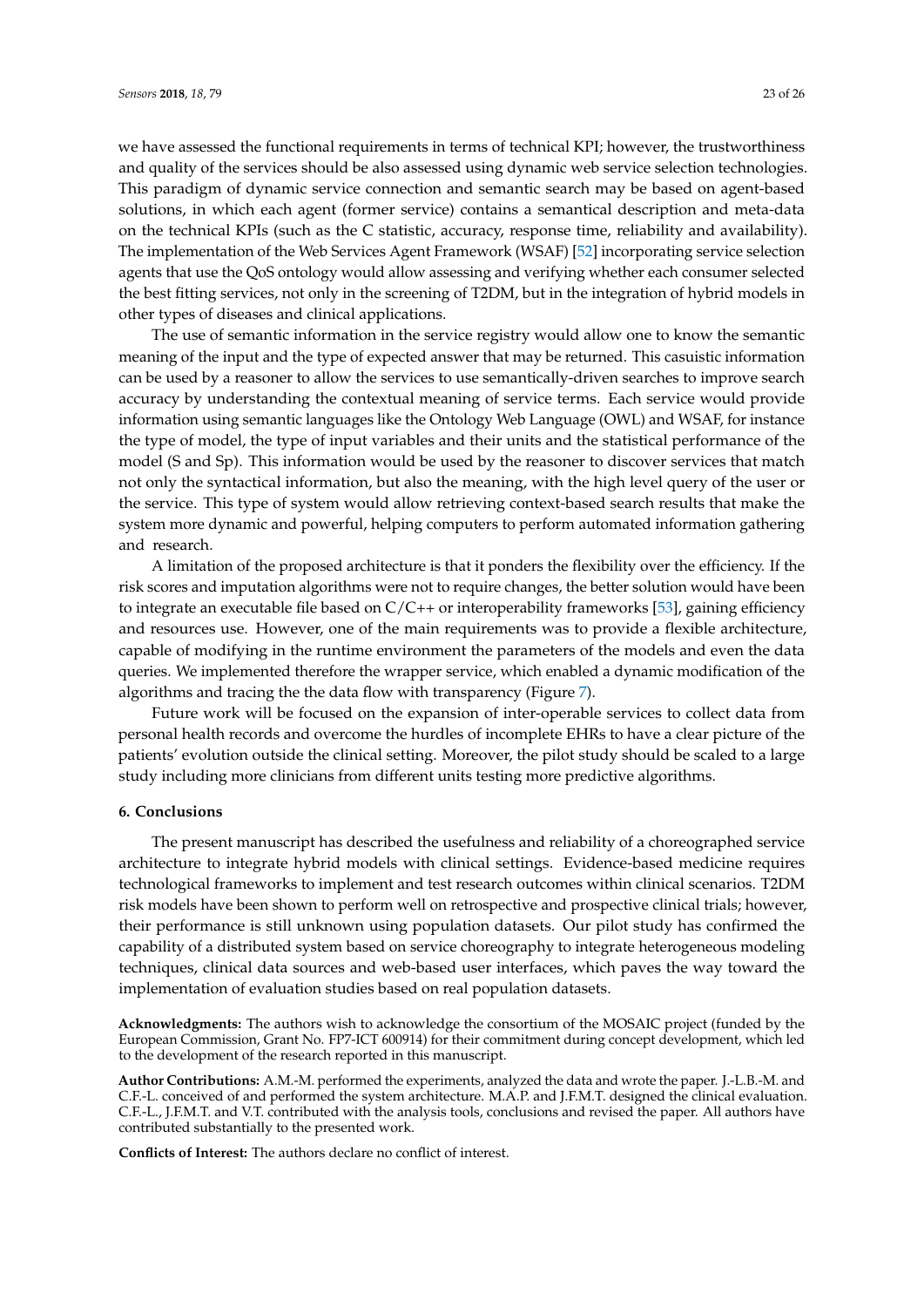# **Abbreviations**

The following abbreviations are used in this manuscript:

| ВN                | <b>Bayesian Network</b>         |
|-------------------|---------------------------------|
| <b>EHR</b>        | Electronic Health Record        |
| DW                | Data Warehouse                  |
| HbA1C             | Glycated Hemoglobin             |
| <b>HIS</b>        | Hospital Information System     |
| <b>KPI</b>        | Key Performance Indicator       |
| T <sub>2</sub> DM | <b>Type 2 Diabetes Mellitus</b> |
| SOAP              | Simple Object Access Protocol   |
| RSC               | Reference Success Criteria      |
| UML               | Unified Modeling Language       |
| <b>XMSG</b>       | X-Message                       |
| 2h-OGTT           | 2 h Oral Glucose Tolerance Test |

# **References**

- <span id="page-23-0"></span>1. Thomas, L.H.P. Update on diabetes classification. *Med. Clin. N. Am.* **2015**, *99*, 1–16.
- <span id="page-23-1"></span>2. Kahn, S.E.; Hull, R.L.; Utzschneider, K.M. Mechanisms linking obesity to insulin resistance and type 2 diabetes. *Nature* **2006**, *444*, 840–846.
- <span id="page-23-2"></span>3. Guariguata, L.; Whiting, D.; Hambleton, I.; Beagley, J.; Linnenkamp, U.; Shaw, J. Global estimates of diabetes prevalence for 2013 and projections for 2035. *Diabetes Res. Clin. Pract.* **2014**, *103*, 137–149.
- <span id="page-23-3"></span>4. Beagley, J.; Guariguata, L.; Weil, C.; Motala, A.A. Global estimates of undiagnosed diabetes in adults. *Diabetes Res. Clin. Pract.* **2014**, *103*, 150–160.
- <span id="page-23-4"></span>5. American Diabetes Association. Classification and diagnosis of diabetes. *Diabetes Care* **2016**, *40*, S11–S24.
- <span id="page-23-5"></span>6. Hippisley-Cox, J.; Coupland, C.; Robson, J.; Sheikh, A.; Brindle, P. Predicting risk of type 2 diabetes in England and Wales: Prospective derivation and validation of QDScore. *BMJ* **2009**, *338*, b880.
- <span id="page-23-6"></span>7. Meigs, J.B.; Shrader, P.; Sullivan, L.M.; McAteer, J.B.; Fox, C.S.; Dupuis, J.; Manning, A.K.; Florez, J.C.; Wilson, P.W.; Agostino, R.B.; et al. Genotype score in addition to common risk factors for prediction of type 2 diabetes. *N. Engl. J. Med.* **2008**, *359*, 2208–2219.
- <span id="page-23-7"></span>8. Gillies, C.L.; Abrams, K.R.; Lambert, P.C.; Cooper, N.J.; Sutton, A.J.; Hsu, R.T.; Khunti, K. Pharmacological and lifestyle interventions to prevent or delay type 2 diabetes in people with impaired glucose tolerance: Systematic review and meta-analysis. *BMJ* **2007**, *334*, 299.
- <span id="page-23-8"></span>9. Noble, D.; Mathur, R.; Dent, T.; Meads, C.; Greenhalgh, T. Risk models and scores for type 2 diabetes: Systematic review. *BMJ* **2011**, *343*, d7163.
- <span id="page-23-9"></span>10. Collins, G.S.; Reitsma, J.B.; Altman, D.G.; Moons, K.G. Transparent reporting of a multivariable prediction model for Individual Prognosis or Diagnosis (TRIPOD): The TRIPOD Statement. *Ann. Intern. Med.* **2015**, *162*, 55.
- <span id="page-23-10"></span>11. Steyerberg, E.W.; Moons, K.G.M.; van der Windt, D.A.; Hayden, J.A.; Perel, P.; Schroter, S.; Riley, R.D.; Hemingway, H.; Altman, D.G. Prognosis Research Strategy (PROGRESS) 3: Prognostic model research. *PLoS Med.* **2013**, *10*, e1001381.
- <span id="page-23-11"></span>12. Collins, G.S.; Moons, K.G.M. Comparing risk prediction models. *BMJ* **2012**, *344*, e3186.
- <span id="page-23-12"></span>13. Riley, R.D.; Ensor, J.; Snell, K.I.E.; Debray, T.P.A.; Altman, D.G.; Moons, K.G.M.; Collins, G.S. External validation of clinical prediction models using big datasets from e-health records or IPD meta-analysis: Opportunities and challenges. *BMJ* **2016**, *353*, i3140.
- <span id="page-23-13"></span>14. Reilly, B.M.; Evans, A.T. Translating clinical research into clinical practice: Impact of using prediction rules to make decisions prediction rules to make decisions. *Ann. Intern. Med.* **2006**, *144*, 201–209.
- <span id="page-23-14"></span>15. Altman, D.G.; Vergouwe, Y.; Royston, P.; Moons, K.G. Prognosis and prognostic research: Validating a prognostic model. *BMJ* **2009**, *338*, b605.
- <span id="page-23-15"></span>16. Moons, K.G.; Royston, P.; Vergouwe, Y.; Grobbee, D.E.; Altman, D.G. Prognosis and prognostic research: What, why, and how? *BMJ* **2009**, *338*, b375.
- <span id="page-23-16"></span>17. Steyerberg, E.W.; Vickers, A.J.; Cook, N.R.; Gerds, T.; Gonen, M.; Obuchowski, N.; Pencina, M.J.; Kattan, M.W. Assessing the performance of prediction models: A framework for some traditional and novel measures. *Epidemiology* **2010**, *21*, 128–138.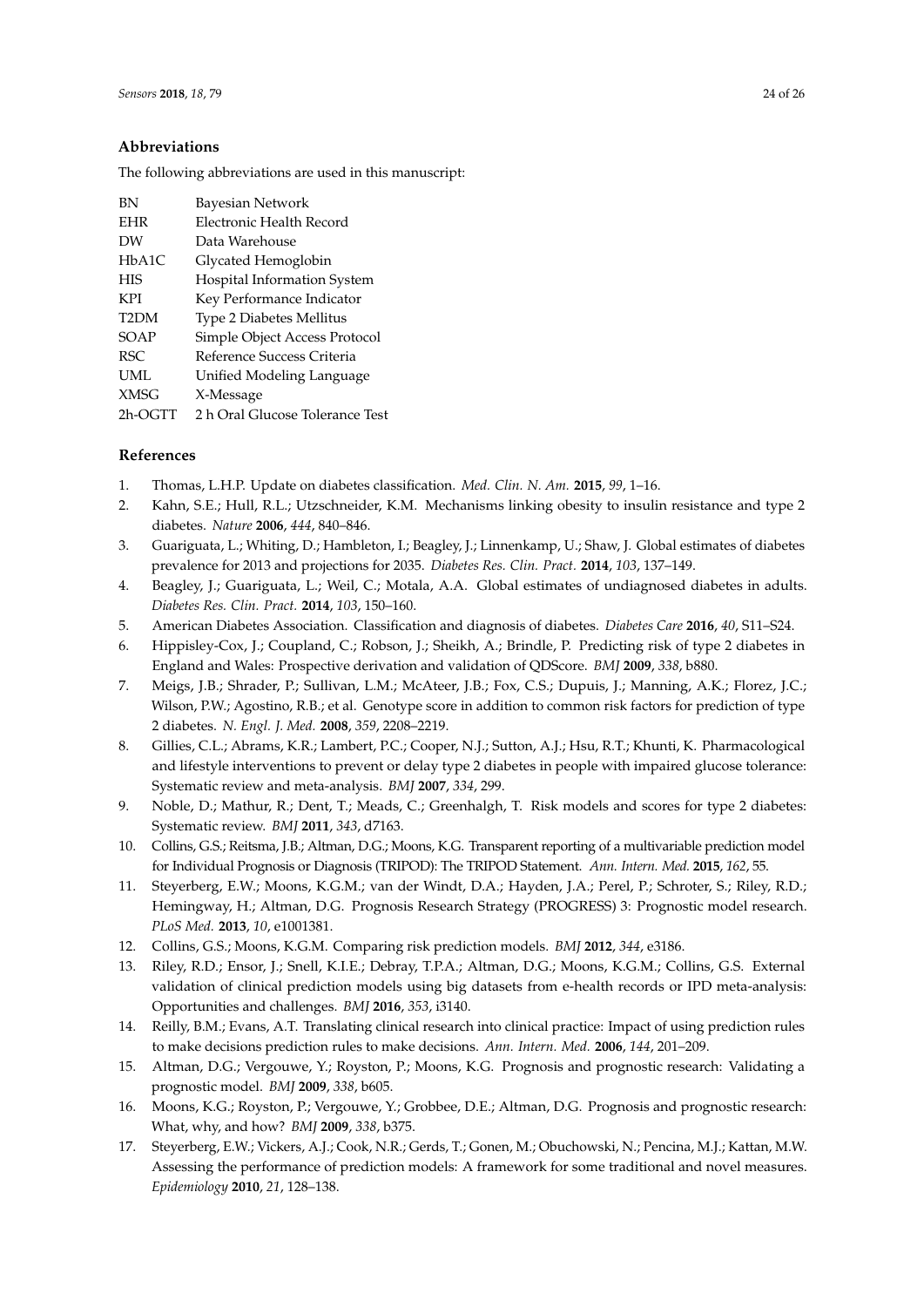- <span id="page-24-0"></span>18. Raina, R.; Shen, Y.; Mccallum, A.; Ng, A.Y. Classification with hybrid generative/discriminative models. *Proc. Neuro Inf. Process. Syst.* **2004**, 545–552.
- <span id="page-24-1"></span>19. Kayacan, E.; Ulutas, B.; Kaynak, O. Grey system theory-based models in time series prediction. *Expert Syst. Appl.* **2010**, *37*, 1784–1789.
- <span id="page-24-2"></span>20. Schmidt, M.I.; Duncan, B.B.; Bang, H.; Pankow, J.S.; Ballantyne, C.M.; Golden, S.H.; Folsom, A.R.; Chambless, L.E. Identifying individuals at high risk for diabetes: The atherosclerosis risk in communities study. *Diabetes Care* **2005**, *28*, 2013–2018.
- <span id="page-24-3"></span>21. Talmud, P.J.; Hingorani, A.D.; Cooper, J.A.; Marmot, M.G.; Brunner, E.J.; Kumari, M.; Kivimaki, M.; Humphries, S.E. Utility of genetic and non-genetic risk factors in prediction of type 2 diabetes: Whitehall II prospective cohort study. *BMJ* **2010**, *340*, b4838.
- <span id="page-24-4"></span>22. Sackett, D.L. Evidence-based medicine. *Semin. Perinatol.* **1997**, *21*, 3–5.
- <span id="page-24-5"></span>23. Hilliard, R. All About IEEE Std 1471. In *IEEE Recommended Practice for Architectural Description of Software Intensive Systems (IEEE Std 1471-2000)*; IEEE Computer Society: New York, NY, USA, 2007.
- <span id="page-24-6"></span>24. Kalra, D. *ISO/DIS 18308 Requirements for an Electronic Health Record Reference Architecture*; International Organization for Standardization: Geneva, Switzerland, 2010.
- <span id="page-24-7"></span>25. Segagni, D.; Ferrazzi, F.; Larizza, C.; Tibollo, V.; Napolitano, C.; Priori, S.G.; Bellazzi, R. R engine cell: Integrating R into the i2b2 software infrastructure. *J. Am. Med. Inform. Assoc.* **2011**, *18*, 314–317.
- <span id="page-24-8"></span>26. Newcomer, E.; Lomow, G. *Understanding SOA With Web Services*; Addison-Wesley Professional: Boston, MA, USA. 2004.
- <span id="page-24-9"></span>27. Herman, I. Semantic Web. W3C, 2011. Available online: <http://www.w3.org/2001/sw/> (accessed on 28 December 2017).
- <span id="page-24-10"></span>28. Lluch-Ariet, M. The MOSAIC System—Contributions to Efficient and Secure Exchange of Networked Clinical Data. Ph.D. Thesis, Polytechnic University of Catalonia, Barcelona, Spain, 2016.
- <span id="page-24-11"></span>29. Roset, R.; Lurgi, M.; Croitoru, M.; Lluch-Ariet, B.H.M.; Lewis, P. Visual mapping tool for database interoperability: The healthagents case. In Proceedings of the Third Conceptual Structures Tool Interoperability Workshop, Toulouse, France, 7 July 2008; pp. 44–54.
- <span id="page-24-12"></span>30. Murphy, S.N.; Weber, G.; Mendis, M.; Gainer, V.; Chueh, H.C.; Churchill, S.; Kohane, I. Serving the enterprise and beyond with informatics for integrating biology and the bedside (i2b2). *J. Am. Med. Inform. Assoc.* **2010**, *17*, 124–130.
- <span id="page-24-13"></span>31. Murphy, S.; Churchill, S.; Bry, L.; Chueh, H.; Weiss, S.; Lazarus, R.; Zeng, Q.; Dubey, A.; Gainer, V.; Mendis, M.; et al. Instrumenting the healthcare enterprise for discovery research in the genomic era. *Genome Res.* **2009**, *19*, 1675–1681.
- <span id="page-24-14"></span>32. Lindstrom, J.; Tuomilehto, J. The diabetes risk score: A practical tool to predict type 2 diabetes risk. *Diabetes Care* **2003**, *26*, 725–731.
- <span id="page-24-15"></span>33. Alssema, M.; Vistisen, D.; Heymans, M.W.; Nijpels, G.; Glümer, C.; Zimmet, P.Z.; Shaw, J.E.; Eliasson, M.; Stehouwer, C.D.A.; Tabák, A.G.; et al. The evaluation of screening and early detection strategies for type 2 diabetes and impaired glucose tolerance (DETECT-2) update of the Finnish diabetes risk score for prediction of incident type 2 diabetes. *Diabetologia* **2010**, *54*, 1004–1012.
- <span id="page-24-16"></span>34. Mann, D.M.; Bertoni, A.G.; Shimbo, D.; Carnethon, M.R.; Chen, H.; Jenny, N.S.; Muntner, P. Comparative validity of 3 diabetes mellitus risk prediction scoring models in a multiethnic US cohort: The Multi-Ethnic Study of Atherosclerosis. *Am. J. Epidemiol.* **2010**, *171*, 980–988.
- <span id="page-24-17"></span>35. Stern, M.P. Identification of persons at high risk for type 2 diabetes mellitus: Do we need the oral glucose tolerance test? *Ann. Intern. Med.* **2002**, *136*, 575–581.
- <span id="page-24-18"></span>36. Abdul-Ghani, M.A.; Abdul-Ghani, T.; Stern, M.P.; Karavic, J.; Tuomi, T.; Bo, I.; DeFronzo, R.A.; Groop, L. Two-step approach for the prediction of future type 2 diabetes risk. *Diabetes Care* **2011**, *34*, 2108–2112.
- <span id="page-24-19"></span>37. Rahman, M.; Simmons, R.K.; Harding, A.H.; Wareham, N.J.; Griffin, S.J. A simple risk score identifies individuals at high risk of developing type 2 diabetes: A prospective cohort study. *Fam. Pract.* **2008**, *25*, 191–196.
- <span id="page-24-20"></span>38. Guasch-Ferré, M.; Bulló, M.; Costa, B.; Martínez-Gonzalez, M.Á.; Ibarrola-Jurado, N.; Estruch, R.; Barrio, F. A risk score to predict type 2 diabetes mellitus in an elderly Spanish Mediterranean population at high cardiovascular risk. *PLoS ONE* **2012**, *7*, e33437.
- <span id="page-24-21"></span>39. Wilson, P.W.F. Prediction of incident diabetes mellitus in middle-aged adults: The Framingham Offspring Study. *Arch. Intern. Med.* **2007**, *167*, 1068–1074.